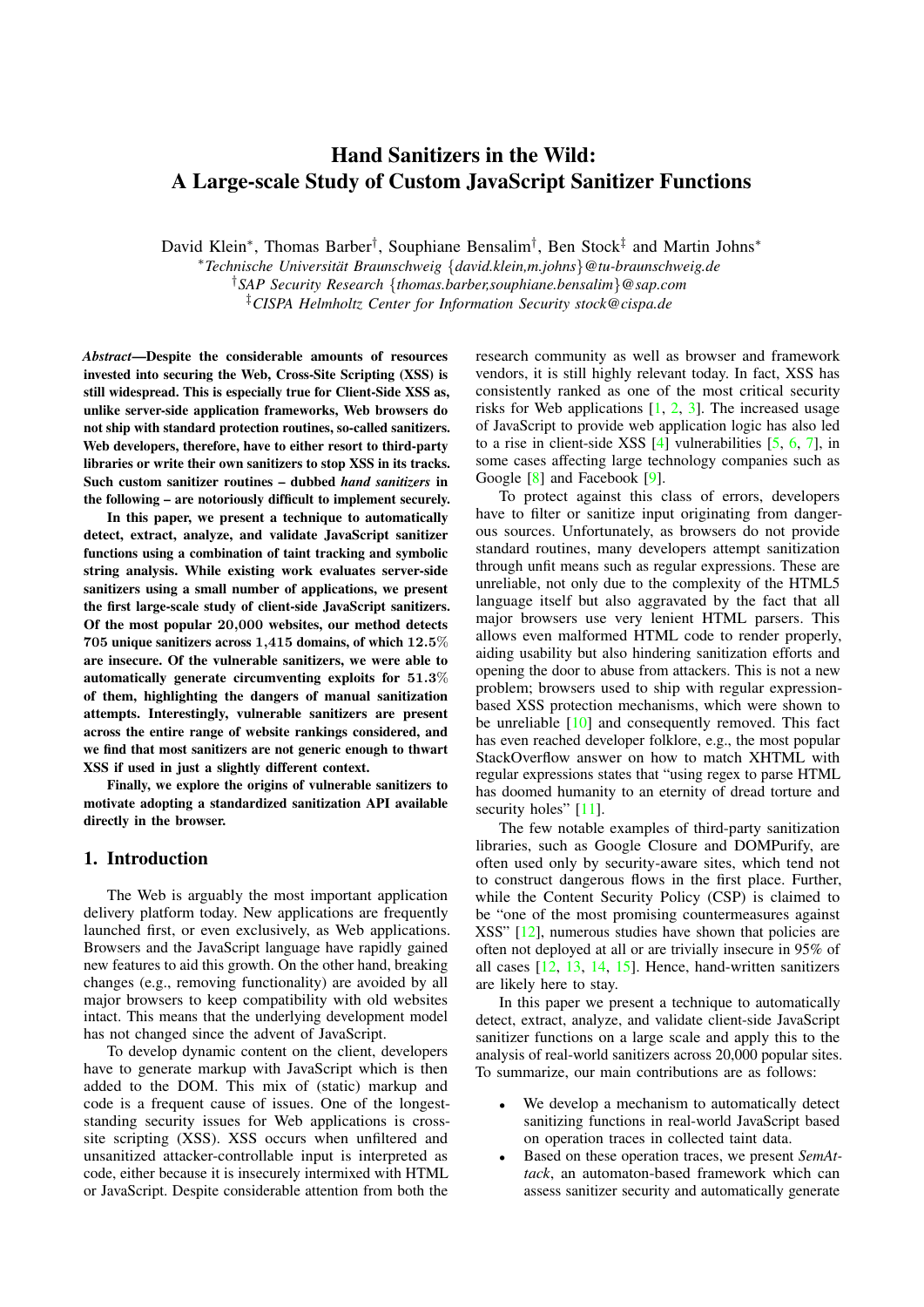payloads to bypass insecure sanitizers.

- We present, to our knowledge, the first largescale assessment of JavaScript sanitizer usage and effectiveness in the 20,000 most popular websites.
- Through our empirical analysis, we also highlight common mistakes JavaScript developers make and insights on how they approach such tasks. In light of these findings, we motivate the need for browsersupported sanitization routines.

The accompanying material for this work is available at [https://github.com/ias-tubs/hand](https://github.com/ias-tubs/hand_sanitizer) sanitizer. Release of the dataset collected during this study is not planned as it would reveal publicly exploitable vulnerabilities which have not necessarily been patched by website owners. Instead, we made a sample dataset (e.g., as described in Section [4.3\)](#page-9-0) illustrating our method available.

# <span id="page-1-1"></span>2. Technical Background and Related Work

In this section, we present the required technical background for this work, namely client-side XSS vulnerabilities, input sanitization, and the OWASP recommendations on how to encode input to prevent client-side XSS. We also highlight related work throughout this section.

#### 2.1. Client-Side XSS

By default, JavaScript code running in a browser is bound to allow access only to resources from the same origin (the tuple of protocol, host, and port). Hence, an attacker cannot simply build a page that loads a target page in a frame and directly access its content through JavaScript. To achieve this, the attacker's code has to run in the same origin as that of the target page. The class of attack in which the adversary abuses vulnerabilities to inject their code into another page is called Cross-Site Scripting (XSS) and has been known since the early 2000s [\[16\]](#page-14-9). The goal of an attacker is to inject JavaScript code (either directly or within HTML markup) to execute some nefarious action, such as stealing cookies or phishing credentials. One specific subclass of XSS is Client-Side Cross-Site Scripting (referred to as DOM-based XSS when it was first discovered in 2005 [\[4\]](#page-13-3)). Here, the *client-side* notion refers to the fact that the insecurity lies within client-side JavaScript rather than server-side code.

Client-side XSS flaws can occur when attackercontrollable data is used within dangerous sink functions, such as document.write or innerHTML (HTML sinks) or eval (JavaScript sink). Such data can originate from different sources, such as parts of the URL or the referrer (also referred to as *reflected* client-side XSS), from client-side storage such as cookies or LocalStorage (*persistent* client-side XSS), or through PostMessages. Previous work has thoroughly investigated the prevalence of reflected client-side XSS [\[5,](#page-13-4) [6,](#page-13-5) [7\]](#page-14-0), persistent XSS [\[17\]](#page-14-10), and postMessage-caused XSS [\[18,](#page-14-11) [19\]](#page-14-12). Notably, previous work has only provided anecdotal evidence for improper sanitization [\[7\]](#page-14-0) or insecure origin checks [\[18,](#page-14-11) [19\]](#page-14-12).

#### 2.2. Input Sanitization

Given the aforementioned model of untrustworthy data, which ends up in a dangerous sink, one potential counter-

```
1 // vulnerable, as attacker input is used
   ,→ unfiltered
2 document.write('<img
   → src="https://ad.com/?referrer=' +
   → attacker_controlled + '">');
3
4 // not-vulnerable, as encodeURI encodes " as
   \leftrightarrow \frac{822}{2}5 document.write('<img
   → src="https://ad.com/?referrer=' +
       encodeURI(attacker_controlled) + '">');
   \rightarrow6
7 // vulnerable, as encodeURI does not encode '
  8 document.write("<img
   → src='https://ad.com/?referrer=" +
      encodeURI(attacker_controlled) + "'>");
   \rightarrow
```
<span id="page-1-0"></span>Figure 1. Examples of unfiltered flow, correct sanitization, and incorrect sanitization

measure is to deploy sanitization. The basic idea of sanitization is to remove or encode *dangerous* characters before the data hits the sink. The definition of *dangerous* depends on the type of sink (e.g.,  $>$  and  $<$  are problematic in HTML sinks, but not in JavaScript sinks) as well as the exact context in which data is used. Figure [1](#page-1-0) shows an example of these intricacies. The code in line 2 is clearly vulnerable, as the attacker has full control over parts of the string written to document.write and can simply inject an arbitrary payload, e.g., "><script>alert(1)</script>. This allows the attacker to close the img tag and add a new script tag with their payload. To fix this issue, the developer might use the built-in function encodeURI, as shown in line 5. This function automatically encodes the double quotes and HTML brackets  $(\langle \rangle)$ , thereby stopping the attacker from breaking out of the img tag. However, looking at line 8, encodeURI must not be used when the attackercontrolled data is within a single-quoted attribute. Since the function does not automatically encode single quotes, the attacker can inject '/onload='alert(1)'/foo='. This allows them to break out of the attribute, add the event handlers for both successful and failed loading of the image, and consume the remaining single quote to avoid HTML parsing errors. Note that the / is a replacement for the space, which would be automatically encoded by encodeURI. However, HTML parsers allow / between attributes of a tag  $[20]$  and treat it as whitespace.

This example highlights that sanitization is dependent on both the type of sink as well as the exact context in which attacker-controlled data may be used. And while two code snippets may look almost the same (lines 5 and 8), choosing the same encoding function yields two different outcomes. In a similar vein, developers may misunderstand the details of other APIs, such as JavaScript's replace function. This, when called with a string or a regex without the global modifier, only replaces the first occurrence of a character in a string. Therefore, great care must be taken when choosing a sanitizing function for a particular data flow.

Previous research has already investigated such san-itization routines on the server. Balzarotti et al. [\[21\]](#page-14-14) automatically detected sanitization routines in PHP code and tested their efficacy against a large test suite of XSS payloads collected by the authors. This requires the application under examination to be open source and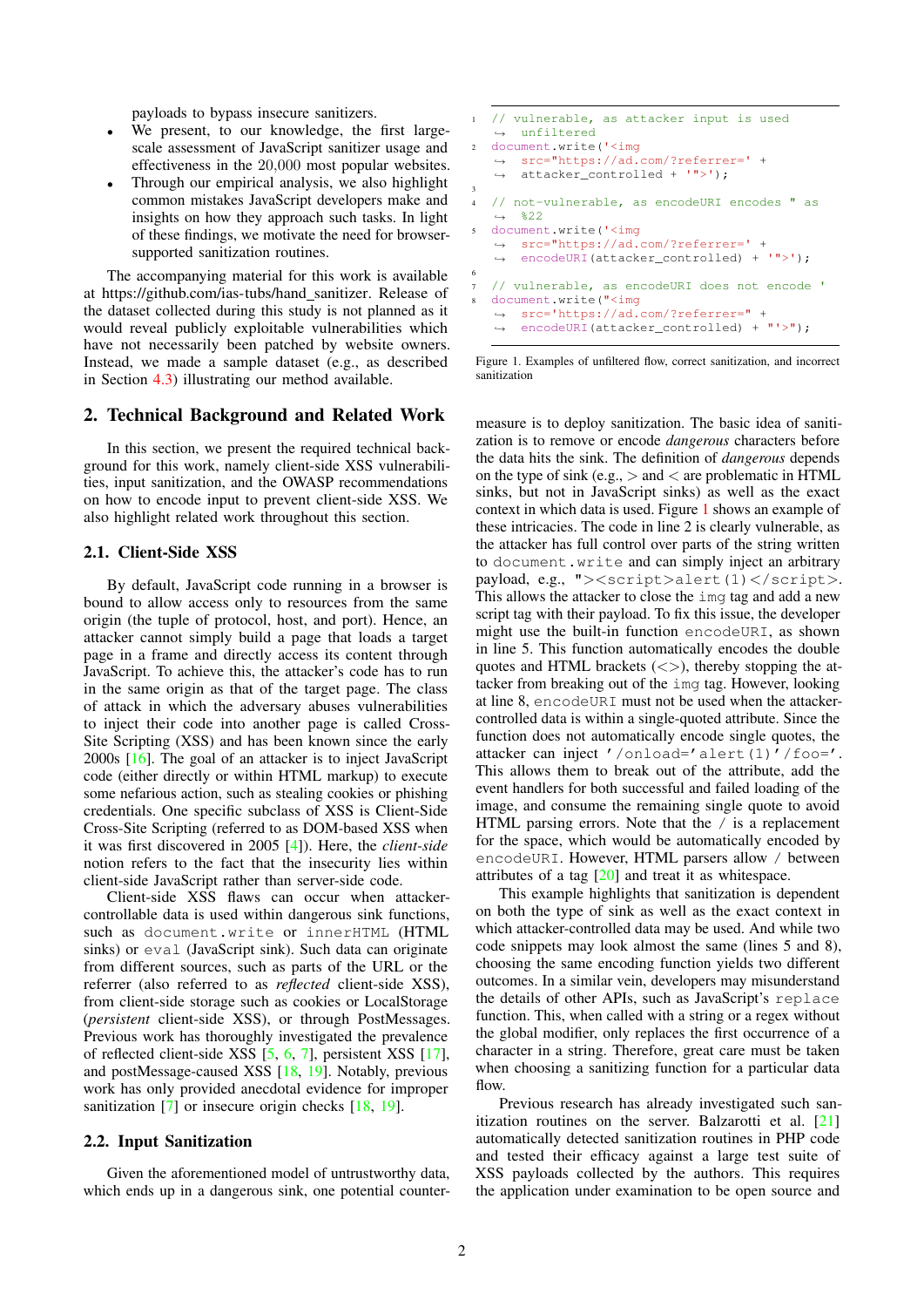only detects issues if one of their test cases matches the problem in the routine. It is therefore only able to detect issues that have occurred previously elsewhere. Similarly, Dahse and Holz [\[22\]](#page-14-15) studied the *correct* usage of sanitization routines on 25 popular PHP applications based on secure data flows. Hooimeijer et al. [\[23\]](#page-14-16) manually translate sanitizing routines into the BEK language. This representation can then be used to prove properties of the modeled function, such as idempotence or security guarantees. However, their approach relied on the manual translation of sanitizers and therefore does not scale to real-world Web JavaScript. Argyros et al. [\[24\]](#page-14-17) take a black box approach to infer sanitizers as symbolic finite transducers. In addition, they convert their models into the BEK language to compute equivalence and idempotence checks, and perform an empirical study using 7 serverside applications. The SCRIPTGARD framework [\[25\]](#page-14-18) uses positive tainting to detect the correctness of sanitizer placement and provide automated runtime sanitization. Their empirical study was performed on a single .NET web application. Weinberger et al. [\[26\]](#page-14-19) create a web browser model to study sanitization of web frameworks in 8 PHP applications using a combination of manual and automated exploration.

Symbolic analysis of string functions using deterministic finite automata has been studied by Yu et al. [\[27\]](#page-14-20) and applied to evaluate the correctness of input validation functions (e.g., for E-mail inputs) in client-side JavaScript on 13 websites [\[28\]](#page-14-21). Further studies [\[29\]](#page-14-22) extend this technique to model the effectiveness of sanitizer functions and, where necessary, use differential repair to provide fixes to client and server-side code automatically. Yu et al. [\[30\]](#page-14-23) use a similar approach to generate sanitizer functions if a vulnerability is discovered automatically. Both of these studies validated their techniques using dynamic slicing to extract sanitization functions from 5 PHP applications.

Orthogonally to academic research, browser vendors and standards bodies have invested in deploying improved client-side filtering mechanisms. On the one hand, the recently proposed Trusted Types standard [\[31\]](#page-14-24) ensures that data flows cannot enter a sink without passing through a sanitizer function. This way, developers cannot forget to sanitize their data, as sink access with pure strings (instead of trusted types) is disabled. Furthermore, the proposed Sanitizer API [\[32\]](#page-14-25) aims at providing an easy-touse interface for developers to sanitize their data. This is motivated by the fact that the most advanced sanitization libraries, such as DOMPurify [\[33\]](#page-14-26), rely on manual parsing instead of browser built-in DOM parsing. This leaves room for inconsistencies between DOMPurify and actual browser behavior, opening DOMPurify up for possible bypasses. Overall, while DOMPurify provides a strong basis for proper sanitization, developers lack built-in capabilities to sanitize strings, leading them to build their own sanitizers instead.

# <span id="page-2-1"></span>2.3. OWASP Recommendations

Generally speaking, there are two approaches to sanitization: Firstly, a validator (or filter), will only allow values to pass through if they are deemed safe for the given context. Secondly, a mutating sanitizer will remove or replace potentially harmful fragments of the input. In

<span id="page-2-0"></span>TABLE 1. CHARACTERS TO BE ENCODED PER SINK CONTEXT

| Context    | <b>OWASP</b> Recommendation [34]                                                                                                                                                                             |
|------------|--------------------------------------------------------------------------------------------------------------------------------------------------------------------------------------------------------------|
| HTML.      | <>' " & except HTML encoded chars                                                                                                                                                                            |
| HTML Attr  | The quote characters (" and ') as well as characters<br>usable to break out of unquoted attribute values (in-<br>cluding: [space] $\frac{1}{6}$ * + , - / ; < = > ^<br>and (), properties and event handlers |
| JavaScript | non-alphanumeric except , _ whitespace<br>- or<br>hex/unicode encoded                                                                                                                                        |

this work, we focus on mutating sanitizers, as these can be abstracted based on the operations that are conducted on an input. *Secure* sanitizers can either be generic for a sink class (HTML or JavaScript) or specific for the context they are used in. For a generic sanitizer to be secure, it needs to mutate all characters which are dangerous in the sink context. Table [1](#page-2-0) highlights such dangerous characters, showing the OWASP recommendation for which characters should be considered dangerous (and hence, must be encoded properly or removed altogether) depending on the injection context.

When an attacker-controllable piece of data is used within a sink such as document.write or inner-HTML, we refer to this as an HTML context, as these APIs expect HTML to passed to them. Here, we need to distinguish between two cases: 1) the attacker-controlled data is used within a single- or double-quoted attribute, and 2) the data is used outside of such attributes. The latter case is shown in the first line of the table. Here, the OWASP recommendations state that a generic sanitizer should remove  $\geq$ ,  $\lt$ , double and single quotes, as well as the & (except for when it is used to encoded already encoded characters, e.g.,  $\&$  l t; for <). For the former case, the OWASP recommendations go even further to state that any non-alphanumeric characters should be encoded, except those that are used for encoding (e.g., the  $\&$  sign) if used as part of existing HTML entity encoding.

If attacker-controlled data is used within a JavaScript context, e.g., a call to eval, the OWASP guide recommends that all non-alphanumeric characters are escaped, with a handful of exceptions such as the comma, period, or underscore.

Note that the OWASP recommendation – especially for the JavaScript context – is very aggressive: it is perfectly possible to construct a secure sanitizer by encoding only a subset of the recommended characters depending on the injection context. This, however, opens the door to the sanitizer being vulnerable if there are minor changes in the surrounding code.

## <span id="page-2-2"></span>3. Research Questions and Methodology

Based on the explanation in Section [2,](#page-1-1) it becomes clear that sanitization is very context-specific and difficult to get right. For sinks that can lead to direct code execution (i.e., HTML and JavaScript sinks), there is no standardized sanitization functionality available in the browser. Thus, developers either have to write their own *by hand* (which we refer to as *hand sanitizers*) or use external sanitization libraries (e.g., DOMPurify). The main goal of our work, therefore, is to understand the usage and security of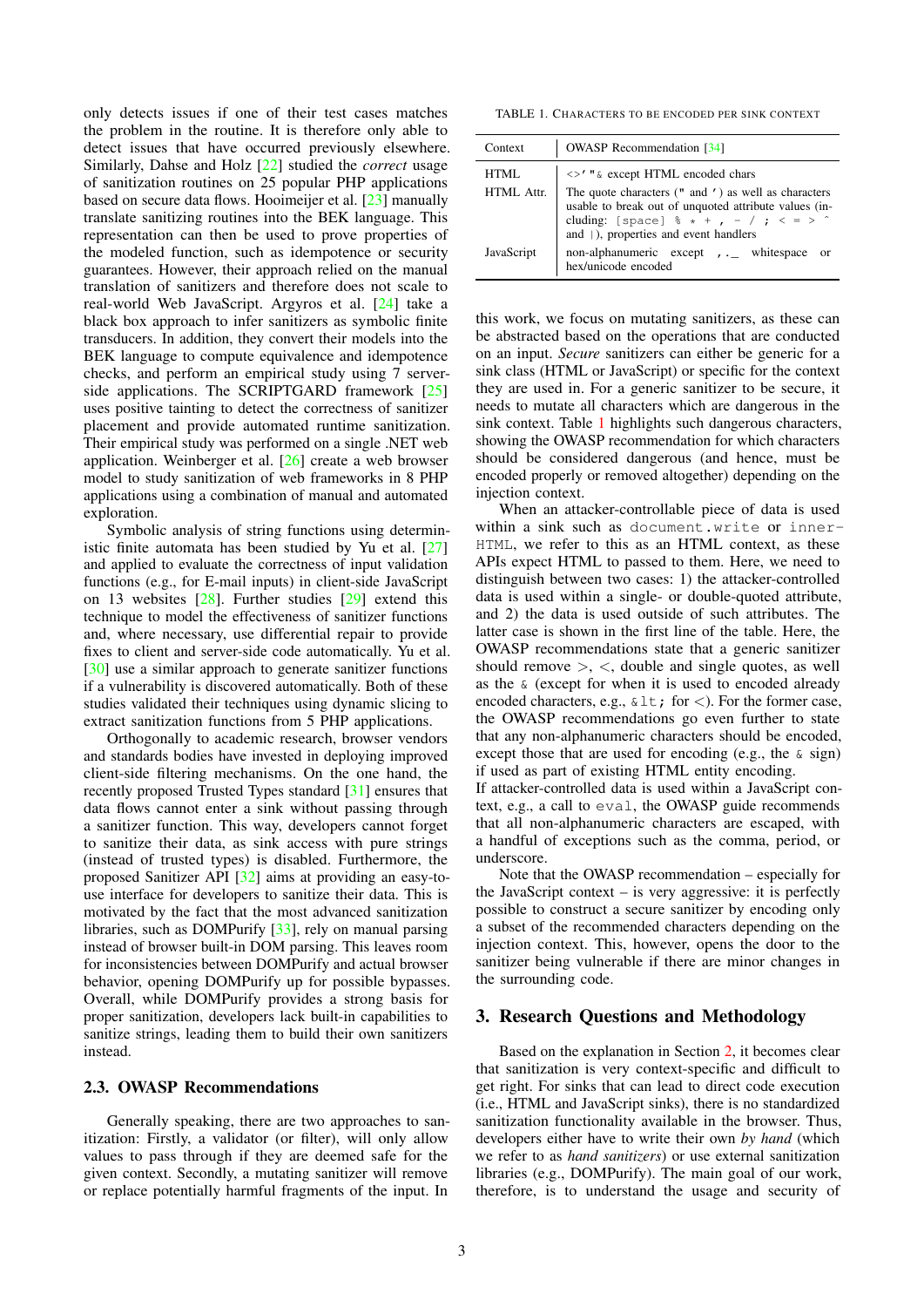

Figure 2. Overview of our sanitizer evaluation methodology.

JavaScript sanitizers on the client-side Web. To this end, we propose two main research questions, which we aim to answer in the following.

*RQ1: How many data flows between URL sources and execution sinks use some type of sanitization routine?* While prior work has focussed only on finding *exploitable* data flows, we are rather interested in shining light on those cases which could not be directly exploited because of sanitization.

*RQ2: What fraction of sanitizers provide sufficient protection against XSS exploits for the specific sink and injection context in which they are found?* While understanding the generality of a sanitizer is meaningful to assess its applicability to other data flows, we aim to understand if a chosen sanitizer is sufficient for the exact injection context. For example, while a generic HTML sanitizer needs to encode (at least)  $\langle \rangle$ , it suffices to escape single quotes when the injection is within a single-quoted attribute, thereby ensuring the attacker's payload cannot break out of the attribute.

In order to address these questions, we require a technique to automatically detect, analyze, and validate client-side JavaScript sanitizer functions on a large scale. While prior work has provided anecdotal evidence for the existence of insecure sanitization in client-side Web applications [\[7\]](#page-14-0), previous studies tend to focus on serverside sanitization [\[21,](#page-14-14) [23,](#page-14-16) [24,](#page-14-17) [26,](#page-14-19) [29\]](#page-14-22), rely on manual exploration or translation [\[23,](#page-14-16) [24,](#page-14-17) [26\]](#page-14-19), and perform empirical studies with a small number of hand-picked applications [\[21,](#page-14-14) [23,](#page-14-16) [24,](#page-14-17) [26,](#page-14-19) [27,](#page-14-20) [29\]](#page-14-22). In fact, Weinberger et al. [\[26\]](#page-14-19) explicitly exclude client-side XSS sanitization from their studies, stating that "protection for this class of XSS requires further research".

#### 3.1. System Overview

We present our methodology used to answer the above research questions in the rest of this section, as summarized in Figure [2.](#page-3-0) To start, we collect invocations of dangerous sinks with data originating from URL sources using taint tracking as described in Section [3.2.](#page-3-1) Based on these taint flows, we generate exploit candidates as described in Section [3.3.](#page-4-0) On the one hand, this allows us to detect exploitable flaws, but more importantly, it ensures that if sanitizers with conditionals are present, as more of their code paths will be executed. In Section [3.4,](#page-4-1) we extract traces of the manipulating operations conducted on attacker-controllable data before it entered the respective sinks. Based on this set of operations, we ascertain if the data flow was sanitized, e.g., if the operations are only concatenations, the flow is discarded from further analysis. For the flows that are identified as sanitizers, we then generate dependency graphs, which abstract the functionality of the applied sanitizer. Finally, we pass the graphs to *SemAttack*, our analysis framework, as described in Section [3.5.](#page-6-0) Here, we evaluate whether or not the sanitizer is secure, i.e., it protects the website against code <span id="page-3-0"></span>injection for the given injection context. We achieve this by attempting to find a transformation of the initial exploit payload that defeats the insecure sanitizer. Finally, for each combination of data flow/potentially insecure sanitizer, we build exploit URLs using the targeted payloads especially crafted to circumvent the sanitizer in the given injection context. We then validate these bypasses by visiting the modified URLs to achieve code execution.

## <span id="page-3-1"></span>3.2. Taint Flow Detection

Taint tracking is a well-established technique for detecting client-side XSS flaws [\[5,](#page-13-4) [6\]](#page-13-5). String data emanating from user-controlled (and therefore also attacker-controlled) *sources* are marked as *tainted* by a modified browser engine. Typical examples of sources are location.\* and documentURI properties. Additional modifications to the browser and JavaScript engines ensure that taint information is correctly propagated during string operations, such as substr and replace. If a tainted string is detected entering a *sink* function, the path between source and sink is potentially vulnerable to client-side XSS.

The taint browser used for this study (known as project "Foxhound") is based on the open-source Web browser Firefox, version 80, and tracks data flows from sources through both SpiderMonkey, the JavaScript engine, as well as through Gecko, the rendering engine, into sinks. In prior work, which focused on the *detection* of XSS [\[5,](#page-13-4) [6,](#page-13-5) [17\]](#page-14-10), only the taint status of each character (i.e., the source and the usage of built-in encoding functions) is stored. These approaches, however, store insufficient information for the purposes of our study. In order to extract information about any underlying sanitization functions, we require precise knowledge of all string transformations that occur between source and sink. To this end, we follow the method described by Stock et al. [\[7\]](#page-14-0), whereby the internal string representation is enhanced with a single pointer to a list of taint ranges, with a null pointer indicating the string is untainted. Each taint range stores a start and end character, together with a linked list of taint operations we refer to as the *taint flow*. The taint operations include information about sources and sinks, both native and user-defined function calls, together with their arguments and calling context. A tainted string which enters a sink function is denoted a *finding* and each finding consists of one or more taint flows. Figure [3](#page-4-2) shows an example of such a finding. The name of the function in which the operation occurred is given in parentheses behind each operation. We will use this finding as a running example throughout the next section. Additional function arguments, as well as location information (i.e., where in the JavaScript source did this call occur), are omitted for brevity if not necessary to illustrate our methodology. The string "LOTSOFCHARS" shown at the bottom enters the innerHTML sink. The string consists of static data and tainted data, the latter indicated by shaded boxes in Figure [3.](#page-4-2) As the two taint flows are part of the same finding, their flows have to join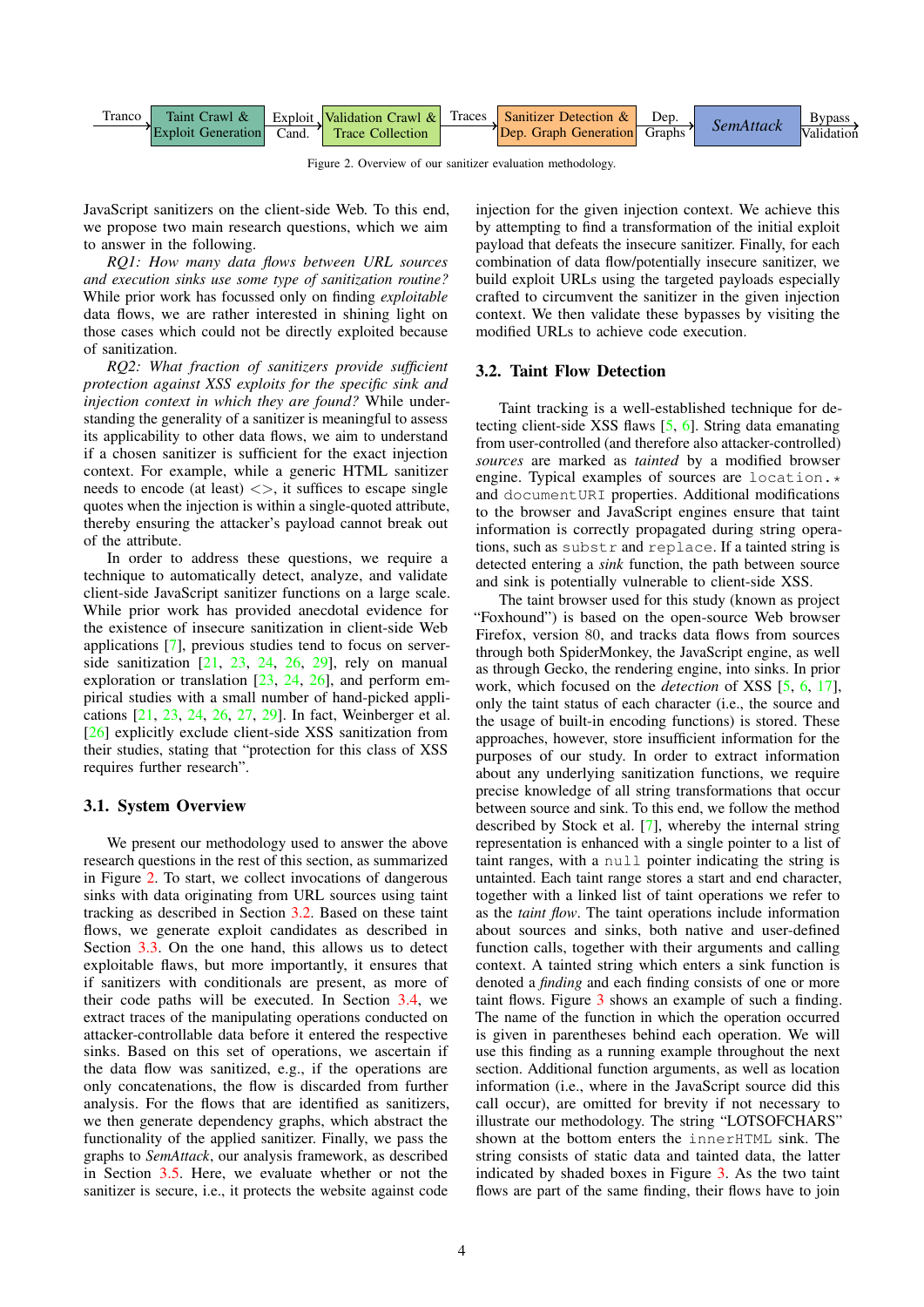

Figure 3. Example of a finding

at one point (here, the concat call in  $c1$  just before the sink).

# <span id="page-4-0"></span>3.3. Exploit Generation

As discussed by prior work  $[5]$ , the mere existence of a tainted data flow does not imply an exploitable flaw, which is why such flows require validation through a proofof-concept exploit. For our paper, the exploitability of a flaw is not as relevant as for prior work, as we focus on sanitizers. However, given our approach of abstracting sanitizer functionality from the applied operations to a tainted string, we aim to trigger as much of the sanitization code as possible. This is motivated by the fact that some operations may only occur if certain conditions are met. Figure [4](#page-4-3) shows an example for such a conditional sanitizer. Here, the replace operation (line 4) is only conducted if the regular expression (defined in line 2) matches, which occurs when either  $\langle$  or  $\rangle$  are in the untrusted input. To achieve this coverage, we, therefore, generate exploit candidates for each detected data flow.

The generation strategies are in line with prior work [\[5,](#page-13-4) [7,](#page-14-0) [17,](#page-14-10) [35\]](#page-14-28), which is why we only briefly outline them here and refer the reader to these works for a more detailed discussion. In a nutshell, the exploit generator produces an injection-context-specific *breakOut* sequence, a sinkspecific *payload*, and an injection-context-specific *breakIn* sequence. As an example, the insecure flow in Figure [1](#page-1-0) (line 2) occurs in a double-quoted attribute within an img tag. Hence, to break out, we first close the attribute with a double quote, followed by closing of the img tag  $(")$ . Next, we generate a payload to trigger an alert box, e.g., <script>alert(1)</script>. In the HTML context, we do not need to generate a specific *breakIn* sequence, as the HTML parser tolerates the "> suffix (which is hard-coded after the injection point).

In addition, we generate an additional payload for cases where the injection occurs in an attribute context of an HTML element which allows execution of the onload and onerror event handlers. In this case, we construct a payload by first breaking out of the attribute with a quote (either single or double, depending on the context), setting the event handlers, and finally reentering an attribute. For example, for a double-quoted attribute, the corresponding exploit would be: " onload=alert(1) onerror=alert $(1)$  foo=". This construction has the advantage that it will not be blocked by sanitization functions which remove <> characters. We also generate payloads that use template literals (i.e., backticks) to call the reporting function (e.g., alert '1') in order to

```
1
2 function sanitize(untrusted) {
3 let re = /[\langle>]/q;
4 if (re.test(untrusted)) {
5 return untrusted.replace(/</g,
       → '<').replace(/>/g, '&gt;');
6 }
7 return untrusted;
  8 }
```
<span id="page-4-3"></span>Figure 4. Example sanitizer with conditional statement.

<span id="page-4-2"></span>circumvent sanitizers that filter brackets. The generated exploit payloads are thus highly specific to the injection context, i.e., without sanitization they should lead to code execution while also triggering code of sanitizers if they are indeed adequate (or at least attempt to sanitize data).

Based on the exploits generated for the findings derived in the initial crawl, we now conduct a *validation crawl* in which we attempt to validate the generated exploit URLs. Note that this primarily serves to cover more paths in the sanitizer code and not to reproduce findings of prior work.

Note that for our browser engine, we decided to disable automatic encoding of the URL query and fragment. Albeit this behavior is the default in modern browsers and therefore mitigates exploitation of vulnerabilities, our focus is on investigating *intentional* sanitization. Furthermore, legacy browsers like Internet Explorer do not apply such auto-encoding, meaning that developers must not rely on implicit auto-encoding to "secure" their applications, as this would leave legacy clients vulnerable.

#### <span id="page-4-1"></span>3.4. Detection of Hand-Sanitizers

We analyze all findings from the validation crawl in the detection phase as follows: In the first stage, we filter the findings to ensure they originate from attacker-controlled sources such as location.\* or documentURI and flow into sink functions which allow direct code execution, such as innerHTML or document.write.

In order to extract sanitization functions, we first reconstruct the call graph from the taint flow by determining which operations belong to the same functions and in which order they are called. We then analyze which operations in the call graph perform sanitization. To determine this, we check whether the transformations operate on potentially harmful characters and flag the corresponding operations. Potentially harmful characters are defined as characters that should be encoded according to the OWASP recommendations presented in Section [2.3.](#page-2-1) For the JavaScript context we limited the characters to syntactically significant characters, such as  $\{, \}$ ,  $\{, \}$ ,  $\{, \}$ , and so on to avoid flagging most replace calls. Generally, these are all the characters that can cause state transitions in the HTML or JavaScript parser, for example, combinations of the  $\langle \rangle$  and / characters can be used to break out of the HTML context. Additionally we flag string operations matching event handlers listed on [\[36\]](#page-14-29) and builtin functions which encode text values, such as escape or encodeURIComponent.

For example, a call to replace  $\frac{\sqrt{2}}{2}$ , '<') has the < character as first argument which should be sanitized for the HTML as well as the HTML attribute context, and thus the replace statement is flagged.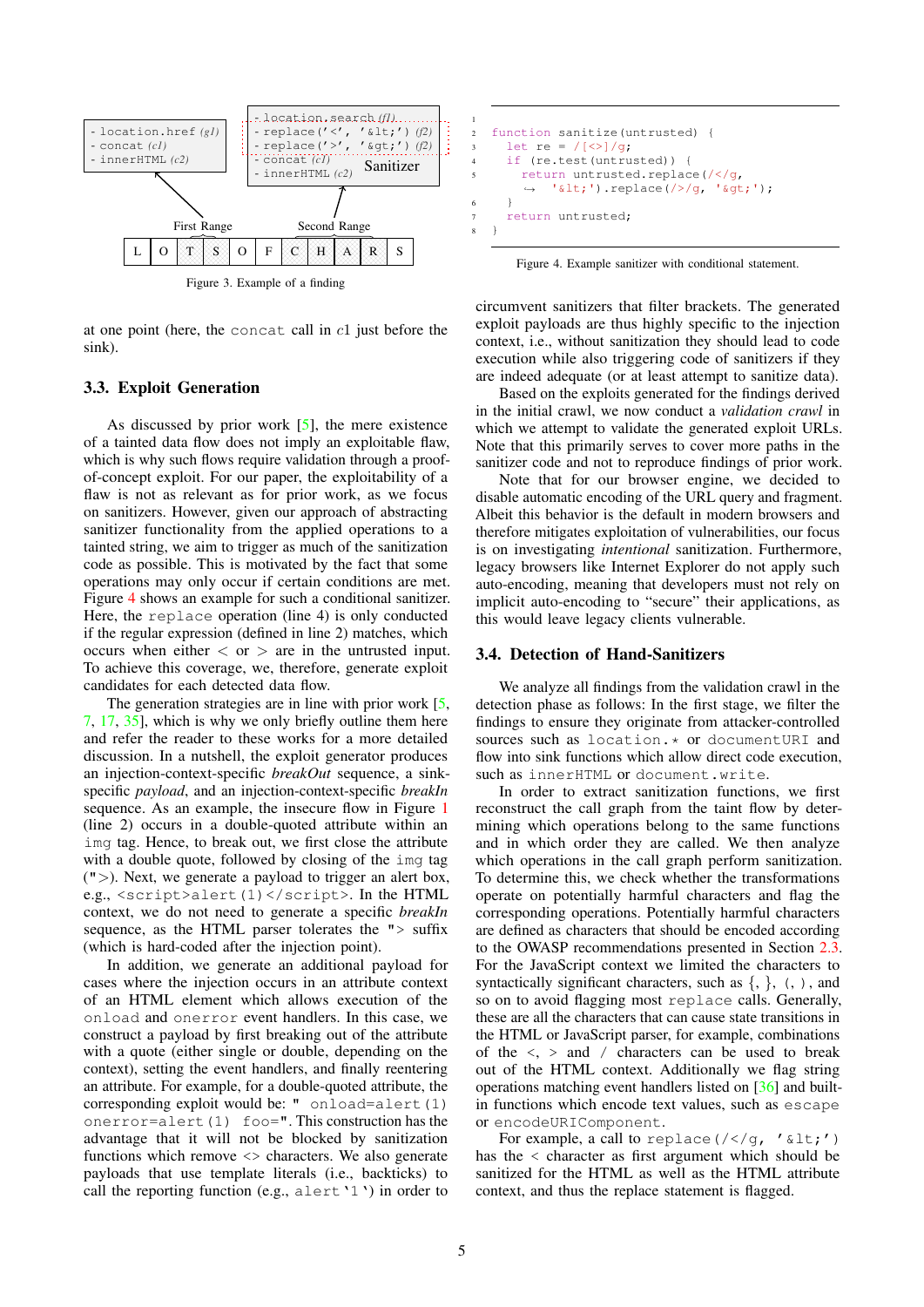```
1 var r = data.replace(
2 / [<\&>]</math>/g,3 function(e) { return "\&\text{#}" +
4 e.charCodeAt(0) + ";" }
5 );
```
<span id="page-5-0"></span>Figure 5. replace call with callback argument.

The part of the call graph encompassing all flagged operations is identified as a sanitizer function. It contains all statements aiding the sanitization of the given flow. For each such candidate, we generate an abstract representation of its behavior. Flows without flagged operations, i.e., without sanitization logic, are discarded from further analysis.

The example finding in Figure [3](#page-4-2) contains two taint flows. The first contains no operations aiding sanitization and is thus discarded, as it is not of interest for this work. In the second flow, we have two calls to replace operating on characters deemed as dangerous according to the OWASP recommendations. These operations both take place in the function  $f2$ , which is called by the function  $f1$ handling the main application logic. We, therefore, detect the function  $f2$  to be the sanitizer and prepare it for further analysis as described in the following.

3.4.1. Abstracting the JavaScript Semantics. The JavaScript language provides a multitude of built-in functions operating on strings which frequently overlap in use. Our analysis, presented in the following, supports only a subset of these functions. The supported functions are: replace (With or without the global flag and with both literals and regular expressions as first parameter), encodeURI, encodeURIComponent, decodeURI, decodeURIComponent, JSON.parse, JSON.stringify, substr, trim, toUpperCase, toLowerCase, split, escape, and unescape. We first preprocess the extracted sanitizer to only use the aforementioned functions. In the following we highlight some of the preprocessing steps we do in this stage.

Simplifications. String.substr, String.slice and String.substring roughly provide the same functionality. Therefore, we attempt to unify such calls by transforming them to String.substr calls, by recalculating the parameter values. Another example are String.split(v1) calls directly followed by a call to  $Array$ . join( $v2$ ). The two operations in combination are equivalent to String.replace( $\sqrt{v1/q}$ , v2) thus we transform them into a call to String.replace.

Replace with function as second argument. JavaScript allows a function to be a passed as the second parameter to the String.replace function  $[37]$ . For every match of the search pattern, the function is called, and a dynamic replacement value is calculated. We handle such String.replace calls by dynamically evaluating it (the function's source code is available in the taint flow) for all possible input values.

An example for such a call is shown in Figure [5.](#page-5-0) The function is self-contained, i.e., it does not depend on any objects from an outer scope. We, therefore, can enumerate all values it matches based on the pattern. For each possible match, we call the function to evaluate the replacement

```
1 var r2 = data.replace(
2 / \left[ \frac{\< \;}{\< \;} \right]^n / \left[ \frac{\< \;}{\< \;} \right]^n / \left[ \frac{\< \;}{\< \;} \right]^n3 function(t) { return c[t] }
      );
```
<span id="page-5-1"></span>Figure 6. Problematic replace call with callback argument.

value and transform it into its own replace statement. We then model the original replace statement as a sequence of replace statements in the resulting dependency graph. Splitting up a replace statement introduces the possibility for interference. That is, characters resulting from a prior replace call are processed again. This is in contrast to a "Regular" replace operation which does a linear scan of the input string and thus avoid such interferences by design. We, therefore, order the operations to avoid any such interferences.

For example for the function in Figure [5](#page-5-0) our tool would analyze the regular expression as well as the replace function to yield the following tuples:  $[\langle \&, \&\#38; \rangle, \langle\&\rangle]$  $\langle \&\#60;\rangle,\langle>,\&\#62;\rangle$ . Note that our analysis deliberately puts the  $\&$  character before the  $\&$  character. In the original order  $(<, \alpha, >)$  the result of the replace on  $< (\alpha \# 60; )$ would be processed again by the replace operation on &. Note that this transformation is only valid for character sets, e.g.,  $/$  [  $\><$  "'] /, which match a finite number of characters.

This approach also requires the function to be selfcontained, such that it does not reference values from outer scopes. A pattern we commonly encountered uses a lookup table from an outer scope to determine the replacement values, as shown in Figure [6.](#page-5-1) The calculation depends on the Map c, which is declared in an outer scope and thus not visible in the taint flow, which only contains the textual representation of the callback function. Therefore, during our analysis, no information about  $\sigma$  is available. To still be able to analyze such flows, we approximate the result. Such findings are marked as an approximation, and we assume the empty string as the replacement value. This does not cause false positives, according to our evaluation. We validate each sanitizer detected as vulnerable and have not found any occurrences where our analysis flagged a sanitizer as insecure due to this.

3.4.2. Modeling Browser Encoding. One effective sanitization technique is to use built-in browser functionality such as the textContent  $[38]$  property of HTML elements. An example of such a sanitizer is given in Figure [7.](#page-5-2) In this case, a new text element is created with the unsanitized input. On getting the innerHTML property, the browser automatically sanitizes the text by HTML encoding the  $\langle \rangle$ ,  $\langle \rangle$  and non-breaking space (0xA0) characters.

```
1 function sanitize(untrusted) {
2 const trashSpan =
     ,→ document.createElement('span');
3 trashSpan.textContent = untrustedText;
4 return trashSpan.innerHTML;
5 }
```
<span id="page-5-2"></span>Figure 7. Example sanitizer using textContent.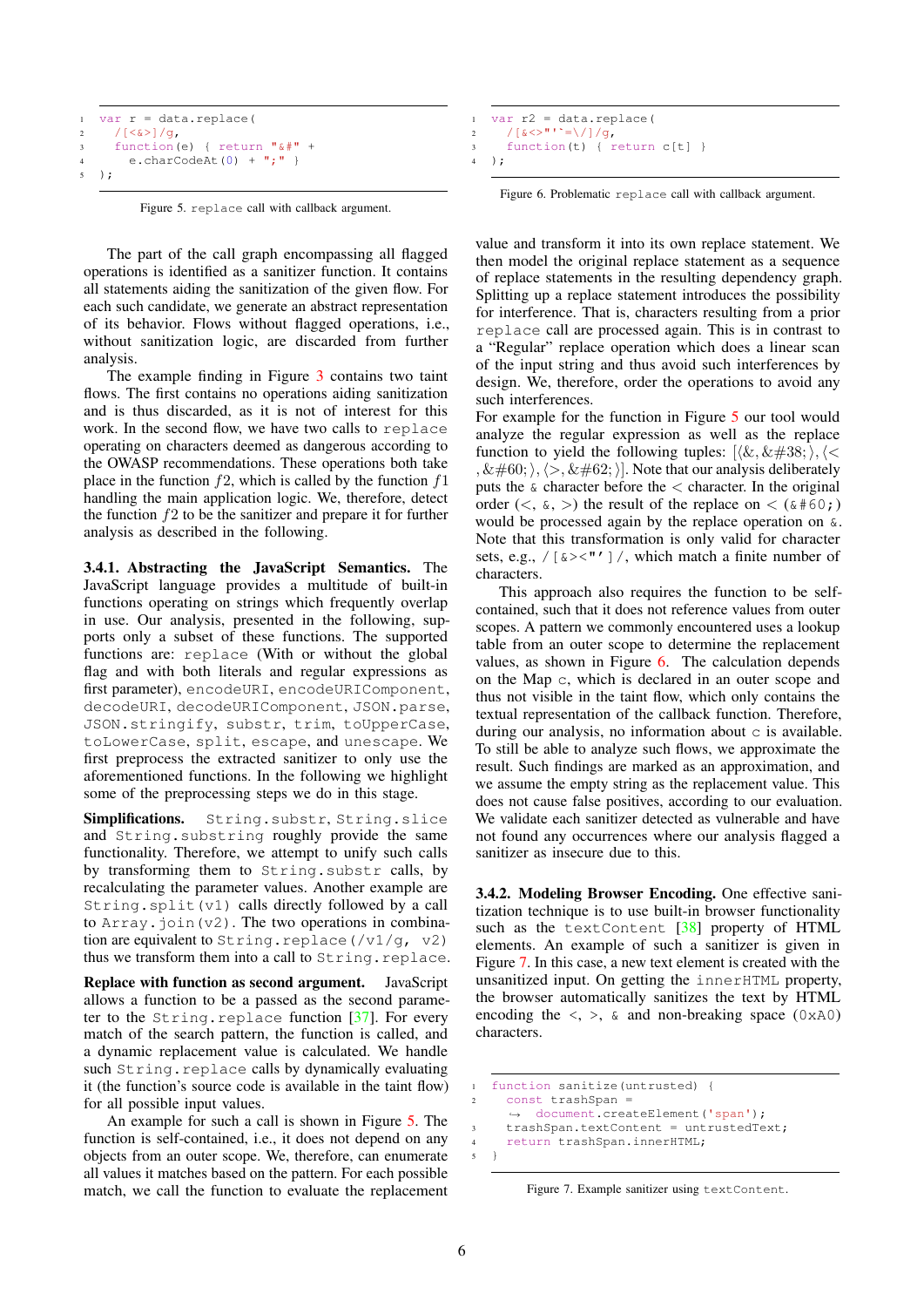

Figure 8. Dependency Graph Example

Our taint-aware browser is able to detect these cases by instrumenting the EncodeTextFragment function [\[39\]](#page-14-32) of Firefox and adding it to the taint flow. In order to evaluate the effectiveness of such sanitizers, we model calls to the EncodeTextFragment as a series of replace statements on the characters mentioned above. Similar modelling is performed for the combination of calls to setAttribute followed by outerHTML. In this case the EncodeAttrString function is called which encodes the ", & and non-breaking space characters, and is modeled in a similar way.

<span id="page-6-3"></span>3.4.3. Dependency Graphs. Based on the sanitizer detection and preprocessing described previously, we extracted the slice of the Web application containing the sanitization statements for a given taint flow.

For each such finding/sanitizer combination, we then generate an abstract model describing the data flow of the program slice, known as the *Dependency Graph*, based on the definition of Yu et al. [\[27\]](#page-14-20). An example for such a dependency graph (modeling  $f2$ , the detected sanitizer from the second taint flow in Figure [3\)](#page-4-2) is provided in Figure [8.](#page-6-1) To correctly identify sanitizers that are identical, we annotate each resulting dependency graph with a *sanitizer hash*. This hash is built over the sequence of transformation operations contained in the dependency graph. Arguments with dynamic values (e.g., location.href) are discarded to avoid misclassifications.

In addition to the statements modeling the program's execution, metadata is attached to the dependency graph, containing information such as the domain of the original finding, the execution context of the sink function, and all information required to reconstruct the original exploit. These dependency graphs are then used as the input for the next stage, our automaton-based security analysis.

#### <span id="page-6-0"></span>3.5. Automaton-based Evaluation

In order to evaluate the effectiveness of a sanitization function, we use symbolic string analysis to compute the set of strings allowed at the function's output. If the set of output strings contains values which could lead to XSS, then the sanitizer is labeled as vulnerable.

In our analysis, we use a deterministic finite automaton (DFA) to represent the set of allowed strings after each

<span id="page-6-2"></span>

Figure 9. Sample Deterministic Finite Automaton accepting the regular expression  $\angle \cap [\triangle \rangle \times \$  /.

operation in the dependency graph. A DFA either accepts or rejects an input string by performing a series of state transitions determined by the sequence of characters in the string. A DFA consists of a set of states labeled as either accepting or rejecting. The DFA begins in the initial state, and the next state is determined by the value of the next character in the string. State transitions are performed in sequence until the end of the string is reached. A given input string is accepted if the state machine ends in an accepting state.

<span id="page-6-1"></span>We compute the output DFA of a given dependency graph by iteratively computing DFAs for each node in the graph. The DFA of the current node is computed by applying transformations on the previous node's DFA corresponding to the given string operation (e.g., replace). We set the input of the dependency graph to the DFA accepting all possible strings values, denoted  $\Sigma^*$ . The DFA obtained at the output of the dependency graph is known as the *post-image*, and represents the set of string which can be returned by the sanitization function. Note that it is possible to compute the same post-image for multiple dependency graphs: for example, any sanitizers comprising only single replace operations will result in a Σ <sup>∗</sup> post-image.

To illustrate this concept, Figure [9](#page-6-2) shows the postimage after applying the dependency graph shown in Figure [8.](#page-6-1) In this DFA, the initial state is accepting, which means the empty string is accepted. The DFA will remain in the initial state until  $a < or >$  character is encountered. In this case, the DFA will transition to state 1, which rejects the string. As there are no transitions out of this state, it is also known as a sink state. As such, the DFA will only accept strings that do not contain  $\langle \rangle$  characters.

We evaluate the effectiveness of a sanitization function by computing the intersection of the post-image with a DFA representing an XSS payload. A non-empty intersection implies that there exists a set of input strings which are transformed by the sanitizer in such a way that leads to an XSS payload at the function's output. We construct the payload DFA as follows: first, we obtain the original taint flow where the sanitization function was discovered from the dependency graph's metadata. The sink function and injection context of the taint flow is then used to generate exploit strings using the method described in Section [3.3.](#page-4-0) Finally, we compute the payload DFA as the set of strings that contain at least one of the generated exploits. Overall, we define a sanitizer as vulnerable if we discover at least one payload DFA with a non-empty intersection.

For example, consider an instance of the sanitizer shown in Figure [8](#page-6-1) with a taint flow into the content of an HTML element via the document.write method. In this case we first generate an exploit string of the form <script>alert(1)</script>. (*breakOut* and *breakIn* sequences are omitted here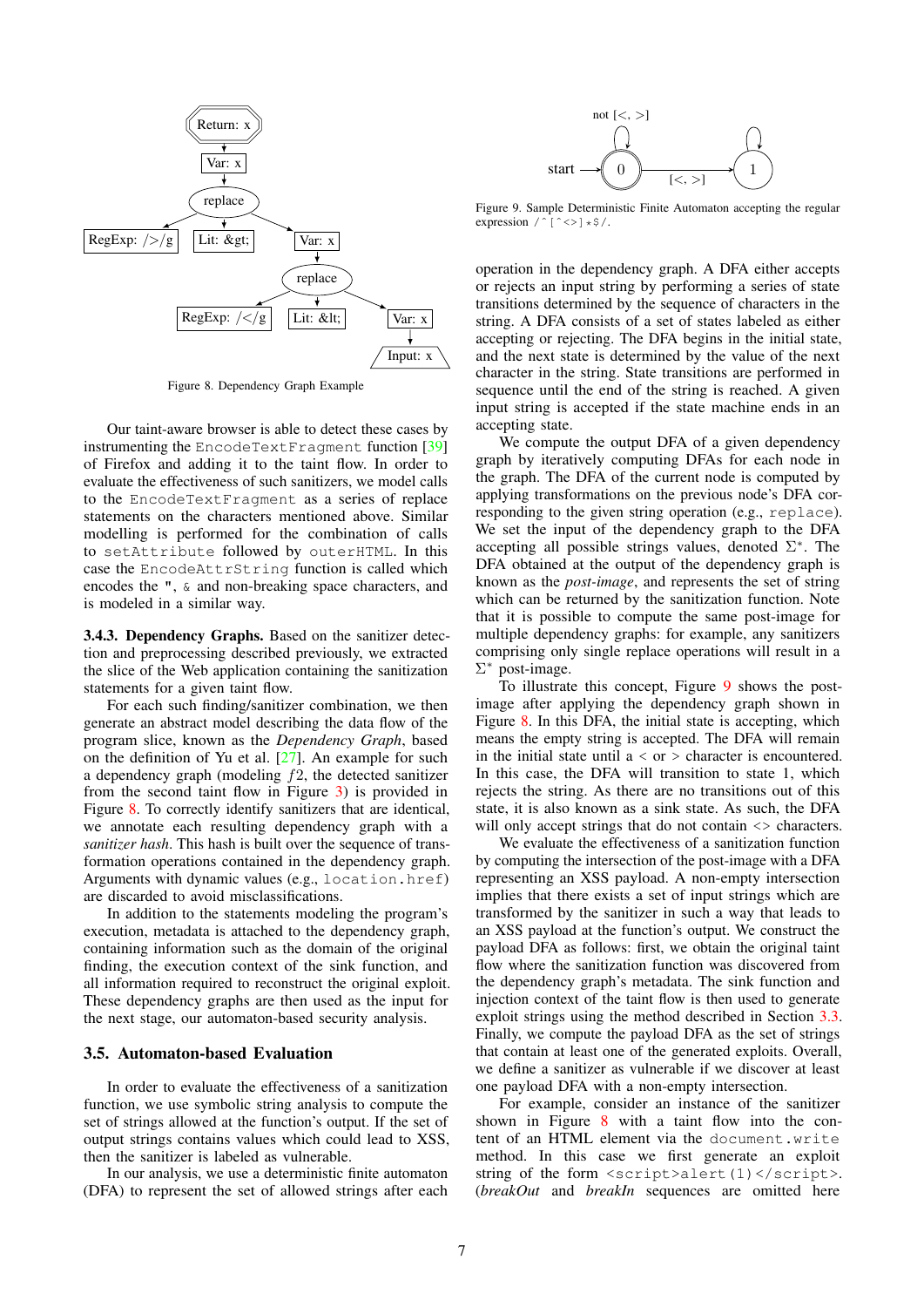for brevity.) The corresponding payload DFA will be .\*<script>alert(1)</script>.\*, that is any string containing the generated payload. The intersection of this DFA with the post-image in Figure [8](#page-6-1) will be empty as the < and > characters are removed from the output, and therefore we label the sanitizer as secure. Now consider that we discover a second instance of the same sanitizer with a taint flow into a double-quoted attribute of an image tag. In this case, we generate a payload DFA containing " onload=alert(1) foo=". (onerror omitted for brevity.) In this context the sanitizer is vulnerable as strings containing the " character are accepted by the post-image DFA. Given that this sanitizer has been found with at least one non-zero intersection, we label it as vulnerable for our analysis.

In order to successfully validate vulnerable sanitizers, we also need to compute the input DFA which corresponds to a vulnerable output. To do this, we perform a second iterative analysis over the dependency graph, but this time starting at the return node and traversing the graph in reverse, applying inverse DFA transformations in turn until the input node is reached. The return node value is set to the intersection of the post-image and the payload DFA, and the resulting DFA at the input node is known as the pre-image. We then generate a single string from the preimage and use this to construct a modified exploit URL.

Returning to our example, the computed preimage is simply the set of strings containing " onload=alert(1) foo=", as the payload is not transformed by the sanitizer. This will not always be the case, however. Consider a second example with a sanitizer comparing a single replace operation of the form input.replace( $'''$ ,  $'$ ), which will replace the first instance of a double-quote character in the string. Assuming the sanitizer is also found in a double-quoted attribute context, the corresponding pre-image will be "" onload=alert(1) foo=".

3.5.1. Implementation. Our automaton implementation, referred to as *SemAttack* in the following, is based on *SemRep* [\[29\]](#page-14-22) and uses the MONA package [\[40\]](#page-14-33) to represent DFAs as Multi-terminal Binary Decision Diagrams (MBDDs). We made significant enhancements to *SemRep* in order to support the string operations found in modern client-side JavaScript.

One important enhancement was the modelling of operations which only replace the first instance of a search pattern. Examples include string replace operations (e.g., replace("&", "&")) and regular expressions which do not use the global flag (e.g., replace  $(\sqrt{[\langle \rangle]}/\sqrt{I'})$ ). We also implemented function modeling for built-in sanitization operations (e.g., escape, encodeURI, JSON.stringify). With our improvements we were able to model 98.4% of the operations in all examined flows collected in Section [4.](#page-7-0) In order to successfully model search patterns found in the wild, we enhanced the regular expression engine to include e.g. correct parsing of shorthand classes such as  $\d\Delta\mathbb{D}\s\$ \w\wedge\mathbb{W}\sp.

In order to achieve the performance necessary for largescale sanitizer evaluation, we also enhanced the MONA library to allow thread-safe DFA operations and, therefore, parallel execution on modern multi-core CPUs. In addition, we also added robust error handling and propagation to ensure that runtime exceptions did not cause the entire analysis to crash. During pre-image computation, we observed that some operations could cause the automaton to grow rapidly in size, causing an error as the internal MONA limit on the number of automaton states  $(2^{24})$ is reached. An example of this includes chains of string deletion operations (i.e., replace(pattern, "")). In these cases, we create a single example string from the DFA (known as a singleton) and attempt the operation again with the singleton DFA. This DFA represents a subset of the original DFA, and will therefore be smaller and less likely to reach the internal limit of MONA. This approximation is sufficient for our analysis as it is still possible to generate a single exploit URL from the subset. During our empirical study, we were able to successfully generate and validate payloads for sanitizers where this approximation was necessary.

## <span id="page-7-0"></span>4. Empirical Study

In this section, we apply the techniques described in Section [3](#page-2-2) to perform a large-scale analysis of modern client-side JavaScript sanitizer functions.

We conducted our study over 2 weeks between April and May 2021 through a US-based IP. We took the top 20,000 entries in the Tranco [\[41\]](#page-14-34) list (ID: [G4NK\)](https://tranco-list.eu/list/G4NK/20000{}) generated on 19th April 2021. We visited each top-level URL, collecting taint flows as described in Section [3.2.](#page-3-1) In addition, a random sample of 100 links from each top-level URL were extracted and added to the queue of URLs to be visited. We favor a broader crawl with less depth than the work from Lekies et al. [\[5\]](#page-13-4), yet visit more pages per site than Melicher et al. [\[6\]](#page-13-5). We intentionally make this design choice to cover both high number of sites and a broad variety of code on each site.

During our regular crawl we visited 876,872 pages and 4,389,872 frames. The number of taint flows collected from both regular and validation crawls are summarized in Table [2.](#page-7-1) Out of 124 million findings, we were able to generate 1,746,846 exploit URLs for 3,787 domains. Out of those we could successfully validate 709,683 (40.6%) client-side XSS vulnerabilities.

## 4.1. Hand-written Sanitizer Study Results

In this section we provide an overview of the sanitizing approaches we encountered during our study. Table [3](#page-8-0) summarizes our findings. We discuss some general trends

|  | TABLE 2. CRAWL RESULTS |  |
|--|------------------------|--|
|  |                        |  |

<span id="page-7-1"></span>

|                                                | Regular                          | Validation                | Total                      |
|------------------------------------------------|----------------------------------|---------------------------|----------------------------|
| Findings<br><b>Taint Flows</b>                 | 124,015,072<br>418,342,032       | 55,930,555<br>187,097,917 | 179,945,542<br>605,439,949 |
| URL $\rightarrow$ HTML<br>URL $\rightarrow$ JS | $1,824,752$ (†)<br>$172,774$ (†) | 19,343,035<br>1,152,973   | 21, 167, 787<br>1,325,747  |
| <b>Examined Flows</b>                          | 0                                | $20,496,008$ (*)          | 20,496,008                 |

(†) Exploit URLs were generated for these flows

(\*) Examined Flows originate in externally controllable sources

and flow into a sink allowing script execution.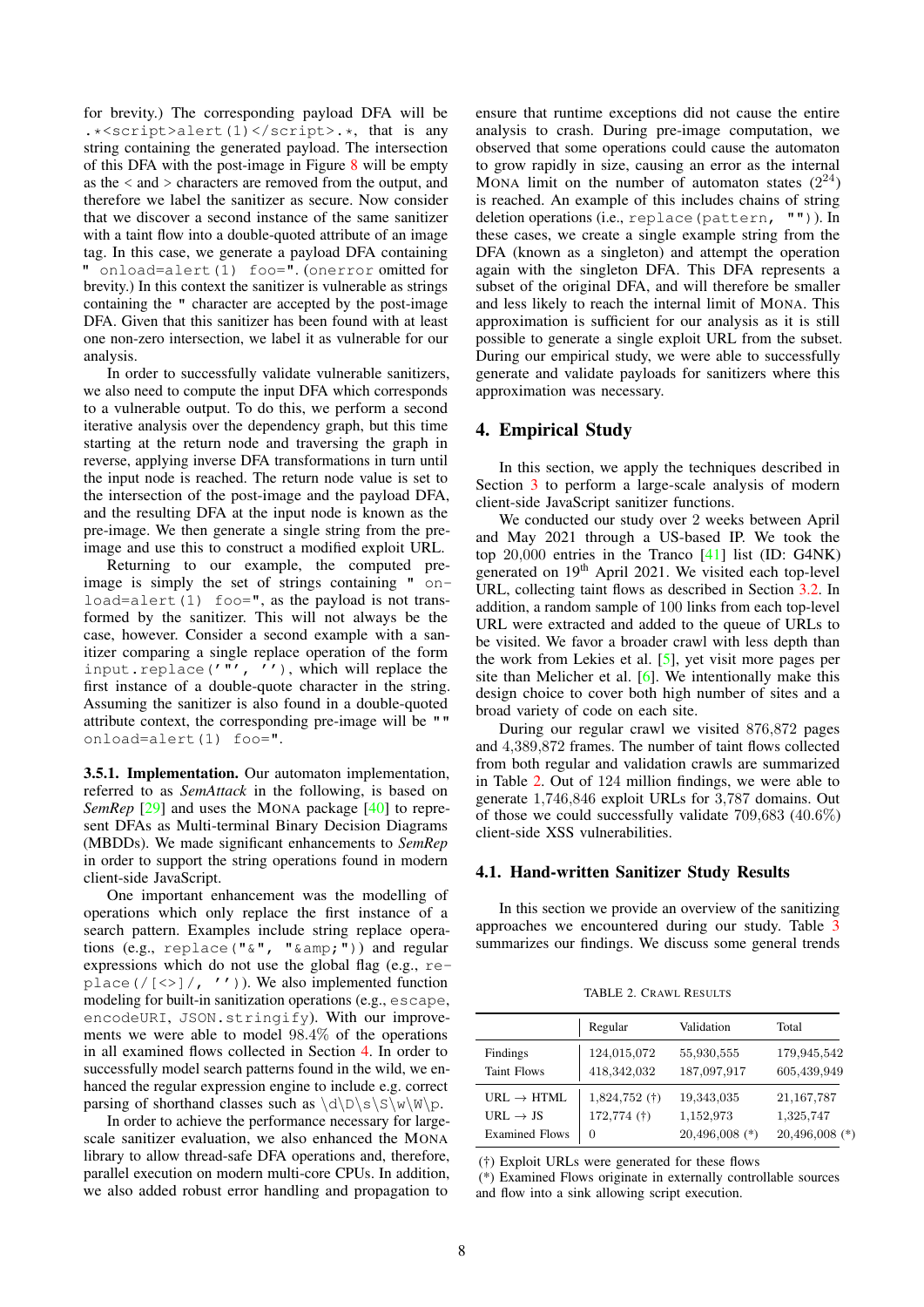TABLE 3. SANITIZER ANALYSIS RESULTS

<span id="page-8-0"></span>

| Description                                                         | Count      | On $n$ Domains        |
|---------------------------------------------------------------------|------------|-----------------------|
| Unique Sanitizer<br>Post Image<br>Vulnerable Sanitizer   88 (12.5%) | 705<br>272 | 1,415<br>1,415<br>102 |

here and give an in-depth exploration of some of the more interesting findings in the following sections.

In the following we will use the taint flows collected in the validation crawl for further analysis. This allows us to detect conditionally executed sanitizer functions such as the one shown in Figure [4.](#page-4-3) This also removes all domains without findings relevant for client-side XSS from the investigated data set. Thus, we only consider the 20,496,008 flows denoted as examined flows in Table [2](#page-7-1) which occurred on 3,787 domains, where *domain* refers to the effective top-level domain plus one (eTLD+1), from here on. The number of domains involved in each step is:

$$
20{,}000 \xrightarrow[\text{Flows}]{} 3{,}787 \xrightarrow[\text{with Sanitizer}]{} 1{,}415 \xrightarrow[\text{Vulnerable}]{} 102
$$

In this section we provide an overview of the sanitizing approaches we encountered during our study. Table [3](#page-8-0) summarizes our findings. We discuss some general trends here and give an in-depth exploration of some of the more interesting findings in the following sections.

We discovered sanitizer functions in 9,984,089 taint flows, that is, in roughly half the collected flows. These flows occur on 1,415 domains out of the validation data set of 3,787 domains, where *domain* refers to the effective top-level domain plus one (eTLD+1). The remaining 2,372 domains have directly exploitable taint flows, which we do not consider any further. While the numbers may appear high, they are in line with the findings of prior work, which indicated around 10% of the top 5,000 and top 10,000 sites to be vulnerable [\[5,](#page-13-4) [7,](#page-14-0) [17\]](#page-14-10). In total we discovered 817 unique sanitizer functions, where uniqueness is determined based on the sanitizer hash as described in Section [3.4.3.](#page-6-3) Out of these 817 sanitizers we were able to analyze 705. The automaton analysis took just under 30 minutes running on an AMD EPYC 7702P 64-Core processor.

We were unable to analyze the remaining 112 sanitizers due to four different reasons: In 42 cases, parts of the URL were deleted/changed with a call to replace, e.g., href.replace(location.hash, ""). This poses an issue for the analysis, as we only observe the *value* of location.hash. For the sake of simplicity, assume location.hash was initially set to #foo in the crawl. To exploit the flaw, *SemAttack* chooses the payload <script>alert(1)</script>. Based on the *observed* semantics of the sanitizer, removal of #foo has no impact on the payload, though. *SemAttack* is therefore unable to properly model the flow. Due to limitations of our regular expression engine we were unable to successfully parse regular expressions for 5 sanitizers. This is caused by the regular expression engine of our analysis framework not supporting all features implemented by a modern JavaScript engine. The automata of 14 sanitizers were too big to model for the MONA library, which imposes an internal limit on the number of states. This is therefore not a general limitation of the presented approach. 51



<span id="page-8-1"></span>Figure 10. Number of domains with sanitizers ordered by Tranco ranking

sanitizers contained calls to functions not modeled by our framework, such as DOMParser.parseHTML or String.charAt.

Out of the 705 sanitizers our analysis flagged 88 distributed across 102 domains as insecure for their injection context.

Figure [10](#page-8-1) shows the number of domains containing at least one sanitizer and the number of domains containing at least one vulnerable sanitizer, grouped by Tranco list ranking. The graph indicates that highly ranked domains are more likely to deploy a sanitization function than lower ranked sites. For example, sanitizers were found in 100 domains within the top 1,000 ranked domains, compared to 53 in the lowest 1,000 ranked domains considered in our study. Domain ranking appears to have a weaker effect on sanitizer effectiveness, with vulnerable sanitizers found across almost all rankings. The average fraction of domains with a sanitizer which is vulnerable is 7.2%, and remains approximately constant across the domain rankings considered.

# 4.2. Evaluation

In order to validate our approach, we constructed XSS payloads designed to circumvent the detected sanitizer functions. In this case, we focus on taint flows which are directly exploitable with no additional user interaction, i.e., those flowing from URL-based sources (location.hash, location.href, document.documentURI) into HTML (document.write, document.writeln, inner-HTML, outerHTML and insertAdjacentHTML) or JavaScript (eval, setTimeout and new Function) sinks. For each taint flow, we generated an appropriate XSS payload based on the injection context, following the method described by Lekies et al. [\[5\]](#page-13-4). The payload is then converted into a DFA and used as input to the automaton analysis as described in Section [3.](#page-2-2)

In total we generated 4,093 unique exploit URLs for the 88 sanitizers classified as insecure using the technique described above. Of these, we were unable to validate 10 sanitizers as either the URL was no longer reachable, or the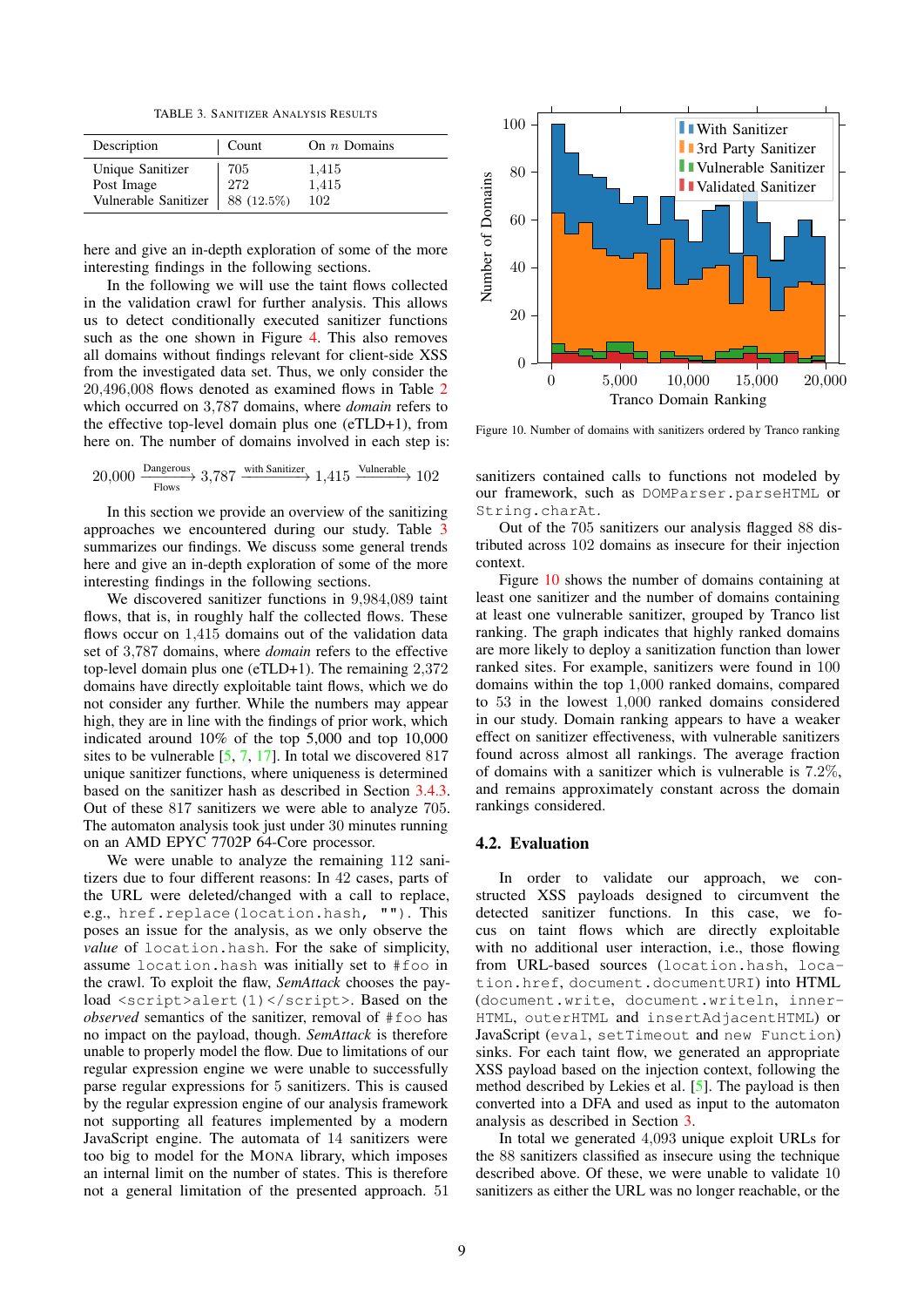original taint flow could not be found. Of the remaining 78 sanitizers, we were able to successfully trigger JavaScript code execution with at least one URL for 40 sanitizers  $(51.3\%)$ , using a combination of fully-automated  $(36)$ techniques and manual inspection (4). Some examples of such bypassed sanitizers are presented in Section [4.3.](#page-9-0)

Of the 38 unsuccessful exploits, we found the following failure classes: In 20 flows the payload was removed via String.substring operations, e.g., by completely deleting the fragment of the URL. This in particular occurred for combinations of indexOf and substring operations. In such cases, the JavaScript code would, e.g., determine the index of the first # and cut off the string there. The observed value in our analysis, though, is just a number for which we are unable to ascertain automatically that it is the result of the aforementioned computation. In 6 cases, the exploit payload caused an error in the application's server-side logic. This happens if the query parameter is used to e.g., redirect the user to a specific page. The exploit payload is not a valid value and thus causes an error. In 5 cases we could successfully inject content into a script.text sink, but the payload did not lead to a successful exploit due to a non-executable script type (application/ld+json). In 4 cases we could successfully identify a sanitization function, but functional code logic outside of the sanitizer prevented code execution. For example, we observed a common pattern whereby parameters are extracted from the URL query using split(' $\&$ ') and split('=') operations outside of the identified sanitizer. This prevented the successful execution of an event handler exploit which requires the = character. In 2 cases the sanitization depends on heavy usage of branching, that is some functionality is only executed if characters are present in the input string. Thus during validation our transformed payload contains characters not present in the initial payload and thus triggers code paths not seen before. This is an inherent limitation of abstracting the behavior of a sanitizer based on the observed operations. Lastly, in 1 case our regular expression engine did not support parts of the replace pattern (i.e., named groups) and was incorrectly parsed by *SemAttack*.

As shown in Figure [10,](#page-8-1) successfully validated vulnerable sanitizers appear across the entire range of Tranco rankings considered in this study. The affected sites include several banking sites, popular retailers and businesses, as well as media and news sites.

4.2.1. Ethical Considerations. Testing XSS payloads on publicly accessible websites comes with a risk of harm to those websites, which we aim to minimize in two ways. Firstly, client-side XSS vulnerabilities are executed in the browser, therefore minimizing the impact on server-side applications. In the large majority of cases, the injected exploit is part of the URL fragment, which is only evaluated in the browser and therefore never reaches the web server. Secondly, our injected payloads call a non-malicious, custom internal logging function, and therefore should not interfere with the behavior of the website.

In addition, successfully validated exploits discovered during this study could be adapted by hackers to perform real attacks. We mitigated this risk twofold, first, we notified all affected website operators before publication, secondly we do not present individual exploit details in this paper or name affected websites.

#### <span id="page-9-0"></span>4.3. Hand Sanitizer Cabinet of Horrors

Based on the results of our automated analysis, we further analyzed the actual code of sanitizers which were prone to be bypassed. In the following, we present several examples of such sanitizers, each of which represents a class of flawed sanitizers discovered in our study.

Regular Expression Limitations. Figure [11](#page-9-1) highlights some of the difficulties of trying to sanitize HTML code via regular expressions. The replace statement on line 2 attempts to remove all (opening) script, link or image tags. While the regular expression itself is not problematic, it is not possible to remove all problematic tags this way. As the regular expression will do a linear scan of the string, it is possible to produce e.g., script tags by inserting fragments the replace operation will delete. The following replace statements aim to counteract this issue. The developer, however, failed to take into account that in JavaScript a replace call with a literal as the first argument will only replace the value once.

The payload generated by *SemAttack* which successfully circumvents the sanitizer is given as follows: #"<><<a>script>alert(1)</script>. Both *breakOut* and *breakIn* sequences are omitted for clarity in the presented payload. We observe that in order to bypass the replacement in line 2, *SemAttack* injects an <a> within the opening  $\langle \text{script} \rangle$  tag. Hence, the regular expression does not match the script tag, but only the a tag and removes it. Afterward, though, the result is a valid opening script tag. Next, the replacements in lines 3 through 6 all only replace the first occurrence. To bypass these operations, we prepend  $\#$ " $\lt$  to the payload, which is removed before the sink access in line 7.

```
1 var url = location.href.replace(
2 /<script[\S\s]*?\1>|<\/?(a|img)[^>]*>/qi,
       \lambda \rightarrow 0.03\text{supplace}(\text{""}, \text{""})4 .replace("\rangle", ""\rangle5 \qquad \text{replace}(\texttt{"#", " "")}\sum_{r=1}^{n} . replace \binom{n}{r}, \binom{n}{r};
   document.write('<script type="text/javascript"
    src="example.org?url='+url+'"
,→
        ></script>');
    \rightarrow
```
<span id="page-9-1"></span>Figure 11. Nested tags pose difficulties for regular expressions

Optimized for Specific Payload. Figure [12](#page-10-0) shows a sanitizer which exactly protects against a commonly used payload to demonstrate XSS vulnerabilities, i.e., alert('xss'). Notably, though, the sanitizer ignores the ability of JavaScript to rely on Template Strings. These allow to invoke functions even without relying on (). Furthermore, the function does not recursively replace the string alert. Hence, we can simply modify the payload from alert $(1)$  to alalertert'<sup>1</sup>' to bypass this filter.

Wrong Context. Figure [13](#page-10-1) again highlights how contextsensitive sanitizing statements must be. Notably, the injection occurs within an HTML sink. Hence, the developer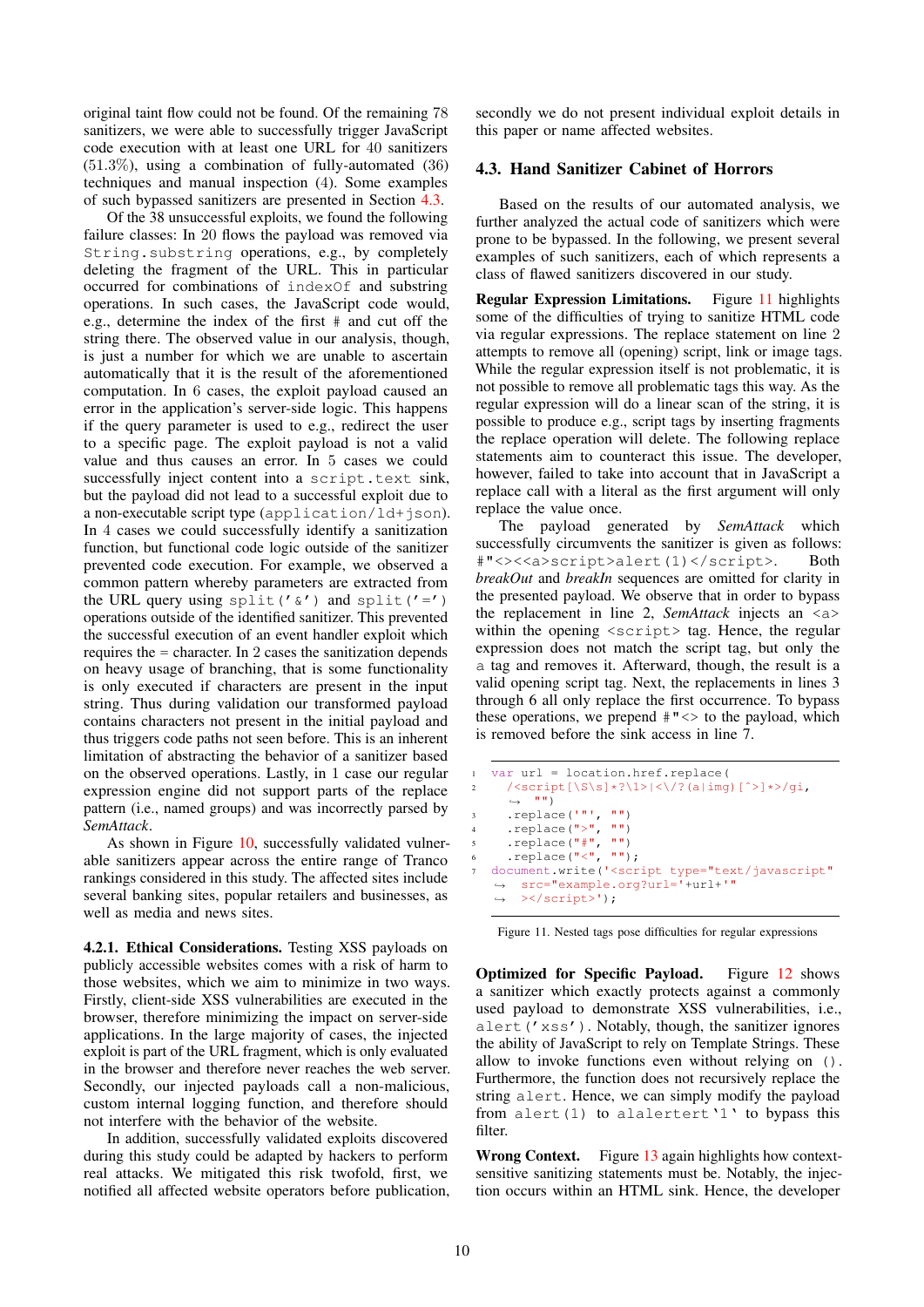```
1 function f(v) {
z return v.replace(/'/g, "").replace(/\(/g,
     \rightarrow "")
\text{Replace}(\wedge)/g, "").replace(/alert/g, "");
4 }
```
Figure 12. Sanitizer against specific payload

<span id="page-10-0"></span>seemingly built a sanitizer function that encodes <> to avoid the injection of a new script tag. However, if we also consider the injection context, we observe that the injection occurs within a double-quoted src attribute of an iframe. Here, we do not have to break out of the iframe, but rather add an event listener to it. Specifically, a valid payload (which passes the sanitizer) is  $"$  onload=alert(1) foo=. This underlines the necessity to not only take the sink into account but also the exact injection context when designing one's own sanitizer.

```
1 function sanitize(v) {
\frac{1}{2} return v.replace(/</g, "&lt;")
\cdot .replace(/>/g, "\sqrt{gt; y};
\overline{4}5 var url = 'http://example.org;cat=' +
6 sanitize(cat) + '?';
7 document.write('<iframe src="' + url + '"
   ,→ style="display:none"></iframe>');
```
<span id="page-10-1"></span>Figure 13. Simplified sanitizer for the wrong context

Removing only some Problematic Tags. Figure [14](#page-10-2) highlights a lack of understanding what HTML tags can cause code execution. It attempts to filter out script, a and img tags. While these are commonly used to demonstrate XSS vulnerabilities, only removing these tags is insufficient. Simply swapping the <img> to the deprecated <image> tag suffices to circumvent the sanitizer. Moreover, other elements such as iframes, input fields, or audio also offer support for event handlers which can be abused here. This highlights an additional issue with filtering against a list of problematic tags or attributes. As the Web constantly evolves, HTML elements are added or deprecated frequently. Therefore a blocklisting approach requires frequent updates to stay secure.

```
1 v = decodeURIComponent(location.hash.replace(
   ,→ '#', '').split('/')[2]);
2 v = v.replace(
     \frac{3}{2} /<img(.*)?(\/)?>(.*)?(<\/img>)?/gi, '')
4 .replace(/<a(.*)?(\/)?>(.*)?(<\/a>)?/gi, '')
5 .replace(/<script(.*)?(\/)?>(.*)?
     \leftrightarrow (<\/script>)?/gi, '');
```
Figure 14. Sanitizer matching specific tags

<span id="page-10-2"></span>Order of Replace Statements. In addition to the sanitizers observed in our large-scale crawl, we also conducted a prestudy to our work, in which we found one additional interesting case, which we highlight in the following.

Figure [15](#page-10-3) shows a sanitizer that would work if the replace statements were swapped. Due to the order of the replace operations, it is trivial to circumvent this sanitizer. The first regular expression attempts to replace opening script tags, followed by the second regular expression, which removes any other tag, such as  $\langle a \rangle$ . However, the attacker can still circumvent this to craft a payload that does not contain <script> when passing the replace in lines 1 and 2 but does after line 4. Specifically, *SemAttack* produced the following payload: <<0>script>alert(1)</<0>script>. The <0> tag matches the second replace statement on lines 3 to 4, but its existence prevents the first replace operation (on lines 1 to 2) from sanitizing the input.

```
1 e = e.replace(/[<][s][c][r][i][p][t][^>]*><br>2 ([\S\sl*?)<\/[s][c][r][i][p][t][>]/gim.
            (|\S\s|*?|<|\langle s|[s][c][r][i][p][t][>]/qim, "");
3 e = e.replace(
4 /\langle\langle\rangle/?\langle\mathbf{w}(?;[^{\hat{\wedge}}\mathbf{m}']\rangle] \mid \mathbf{m}[\hat{\wedge}\mathbf{m}]\star\mathbf{m} | \cdot [^{\hat{\wedge}}\mathbf{m}]\star\mathbf{m},\stackrel{\wedge}{\leftrightarrow} \stackrel{\wedge}{\cdots} "");
      document.write(e);
```
Figure 15. Broken due to statement order

#### <span id="page-10-3"></span>5. Discussion

In this section, we first outline the limitations of our work. Further, we discuss the trends we observed in our large-scale study of sanitization practices on the modern Web. Finally, we identify lessons to be learned from our work that should be taken into account when designing sanitization routines.

#### 5.1. Limitations

Our analysis has certain limitations, which we briefly discuss in the following. We note that obviously, our insights are biased toward high-profile pages and the lack of meaningful interaction (such as login or using existing functionality in the sites) implies that our results are likely a lower bound for sanitization on the Web.

*SemAttack* contains a regular expression engine that parses regular expressions and turns them into DFAs. While we are able to model most of the encountered expressions, there are several regular expression features we do not support. Those include lazy matching (usually just an optimization), anchors, backreferences and named groups, lookaheads or look behinds. This is an implementation detail and not an inherent limitation of our approach.

Our analysis cannot model taint flows originating from multiple different sources. It is, therefore, unable to generate exploit payloads where data from, e.g., location.search and location.hash are combined in a way that only by splitting the payload over the two parts of the URL a successful exploit is possible. In this work, we consider each taint flow separately.

If the sanitization functionality is mixed with complex business logic code, our analysis framework fails to terminate due to the automata exploding in complexity. This can happen if the protection code is inlined into the regular code of the application or the collected location information are insufficient to reconstruct the correct call tree and thus includes business logic. This limitation is not general to our approach but purely an implementation detail of the used libraries.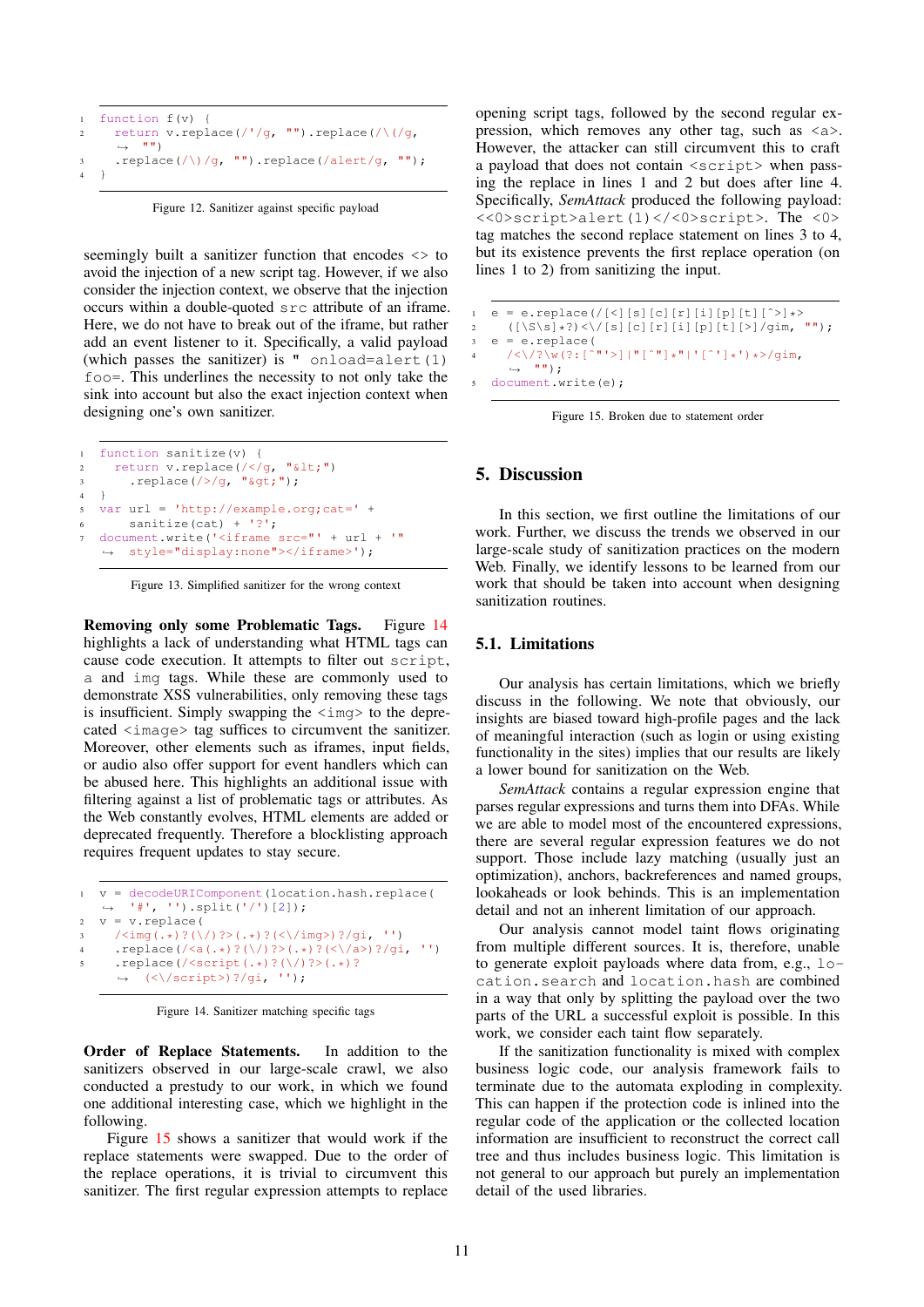```
v = '<a href="' + elem.url.replace(/"/g,
   "\&quot;")+ ">";
```
Figure 16. Most specific and minimal sanitizer

<span id="page-11-0"></span>TABLE 4. GENERALITY OF ANALYZED SANITIZING FUNCTIONS

| Context          | <b>HTML</b> | HTML Attr.  | JavaScript   |
|------------------|-------------|-------------|--------------|
| Unique Sanitizer | 169         | 480         | 55           |
| Angle Brackets   | 129 (76.3%) | 367 (76.8%) | 33 (60.0%)   |
| Double Ouote     | 100 (59.2%) | 379 (79.0%) | $30(54.6\%)$ |
| Single Quote     | 93 (55.0%)  | 287 (59.8%) | $32(58.2\%)$ |
| <b>Backticks</b> | 82 (48.5%)  | 299 (62.3%) | 12 (21.8%)   |
| Generic $(*)$    | 78 (46.2%)  | 87 (18.1%)  | $4(7.3\%)$   |

(\*) based on OWASP recommendations (Section [2.3\)](#page-2-1)

## 5.2. Current State of Sanitization

Our automated way of reasoning about sanitizer semantics allows us to assess the current state of sanitization on the Web, which we present in the following.

5.2.1. Generality. One interesting observation is that most websites deploy sanitizers that are not generic. That is, they only work for the injection context they are used in.

When comparing the set of encoded characters against the OWASP recommendations presented in Section [2.3,](#page-2-1) most real-world sanitizers encode fewer characters. Table [4](#page-11-0) shows which characters sanitizers encode for different contexts. It is interesting to note how few of the sanitizers we encountered conform to the OWASP recommendations. This is possibly rooted in the fact that these recommendations are rather aggressive, and developers instead build more context-specific sanitizers. Notably, as our discussion in Section [4.3](#page-9-0) shows, this comes with the increased risk of missing edge cases which in turn allow for bypasses.

An example of a minimal sanitizer is given in Figure [16,](#page-11-1) which only escapes exactly the " character required to break out of the attribute context. Such sanitization routines have the drawback that minimal changes to the surrounding code, e.g., the href attribute switching from being enclosed in double quotes to single quotes renders the sanitizer insecure.

Most sanitizers we encountered are neither generic nor minimal. They encode varying amounts of the characters recommended for a given context but rarely all. This is troubling, as these sanitizers seem generic enough to reuse in different places, but they might not prevent XSS in every context.

5.2.2. Usage Patterns. In this section, we investigate the origin of vulnerable sanitizers and their prevalence across the Web. Table [5](#page-11-2) shows an overview of the effectiveness

<span id="page-11-2"></span>TABLE 5. COMPARISON OF THE EFFECTIVENESS OF FIRST- AND THIRD-PARTY SANITIZERS.

| Domains                    | Total | Vulnerable   | Validated   |
|----------------------------|-------|--------------|-------------|
| Total sanitizer domains    | 1.415 | $102(7.2\%)$ | $46(3.3\%)$ |
| With first party sanitizer | 646   | 64 (9.9%)    | $33(5.1\%)$ |
| With third party sanitizer | 880   | 41 (4.7%)    | $15(1.7\%)$ |



<span id="page-11-3"></span>Figure 17. Rank-frequency plot of the number of eTLDs which include a sanitizer from a given domain.

of first- and third-party sanitizers. A third-party sanitizer is defined as a sanitizer function whose script location is hosted on a different domain to the eTLD+1 where it is used. In comparison, a first-party sanitizer is one whose script is hosted on the same domain where it is used. Note that it is possible for a domain to contain both first and third-party sanitizers, such that the number of domains containing first and third-party sanitizers is larger than the total. Table [5](#page-11-2) indicates that while third-party sanitizers are more prevalent than first-party sanitizers, vulnerable third-party sanitizers appear on fewer domains.

We also investigated how frequently sanitizers from a particular domain are included on other sites. To do this, we first grouped sanitizers by the domain on which the script containing the sanitizer function is hosted (referred to as the *sanitizer domain* in the following). For each sanitizer domain, we then counted the number of unique domains the sanitizer appeared on. Finally, the list of sanitizer domains was sorted in descending order by the number of domains that included it. The result is the rankfrequency plot shown in Figure [17.](#page-11-3) The data follow a typical Zipf distribution, with a small number of sanitizers appearing on many domains and many sanitizers included on a few domains. For example, 28.8% of the domains considered include sanitizers from the top three sanitizer domains, whereas 91.0% of sanitizers appear on only a single domain. Sanitizers that are flagged as vulnerable by our analysis are also shown on the plot.

Note that sanitizers from four domains could not be validated as vulnerable for all of the domains on which they were included (represented by the four leftmost crosses in Figure [17\)](#page-11-3). Manual inspection of these cases revealed that scripts containing both vulnerable and non-vulnerable sanitizers were being served from each of the domains.

Overall, vulnerable sanitizers appear on an average of 1.04 domains, compared to 1.93 for all sanitizers. In other words, there are a large number of vulnerable sanitizers which are each used on a small number of domains. These observations support the hypothesis that vulnerable sanitizers are more likely to be written directly by website developers rather than being included from well-tested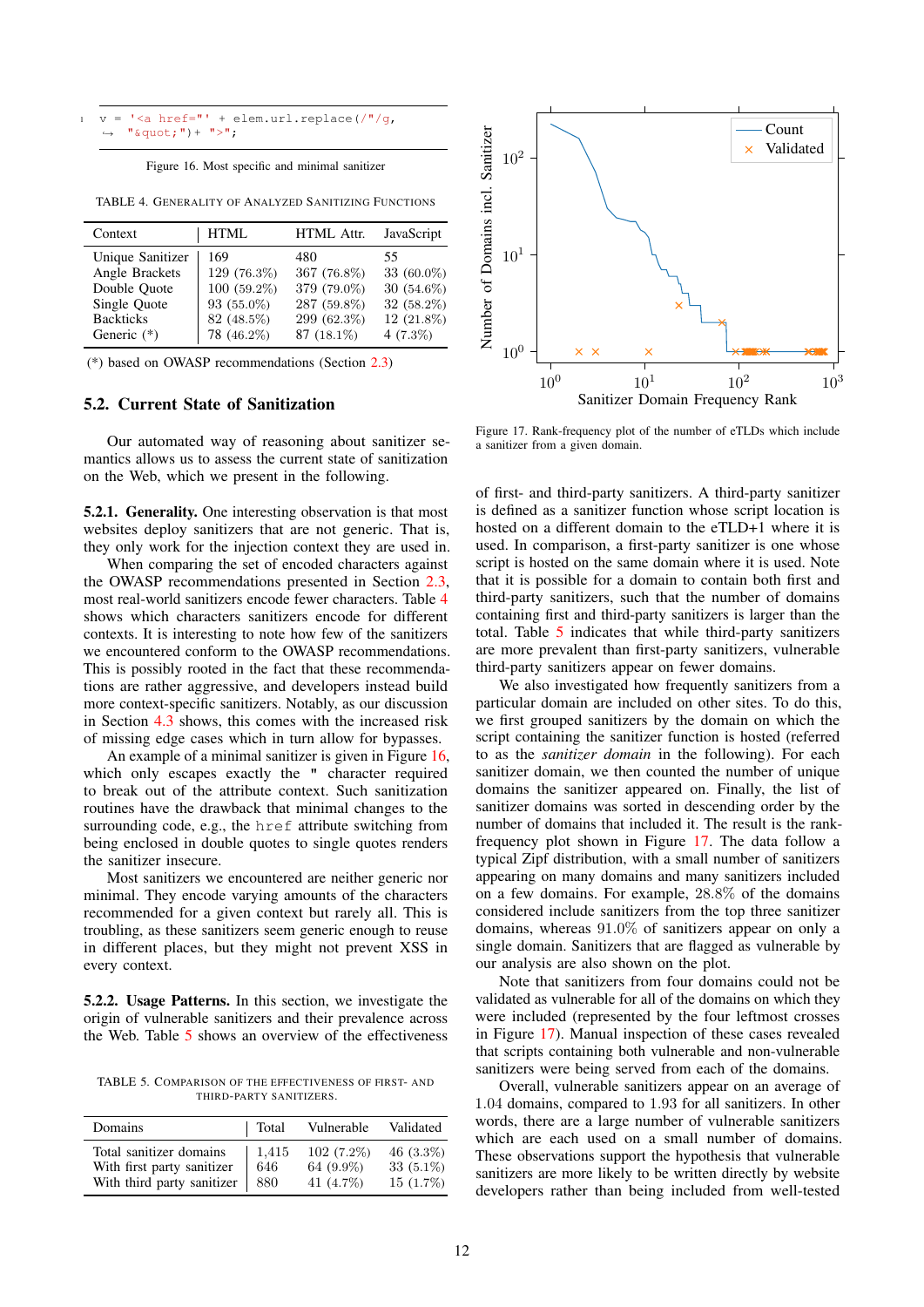external libraries.

5.2.3. Standard Sanitizers. Although browsers are starting to experimentally support the Sanitizer API [\[32\]](#page-14-25), no major browser currently ships with a built-in sanitization routine for HTML or JavaScript. The closest workaround available to developers is to use a combination of textContent and innerHTML as shown in Figure [7.](#page-5-2) We found evidence of this behavior in 9.2% of the sanitizers discovered in our study. While this functionality may offer protection against client-side XSS in some contexts, it is not an obvious choice for developers.

A more popular alternative is to use built-in URL encoding functions, such as encodeURIComponent, which appeared in 30.8% of sanitizers. Similar functions, such as encodeURI and escape were found in 1.2% and 6.5% of cases respectively. Besides the fact that escape is now deprecated, none of the functions mentioned are sufficient to fully protect against client-side XSS (as demonstrated in Figure [1\)](#page-1-0). Therefore, developers are currently left to rely on third-party libraries or write their own functions.

The third-party library providing sanitization routines we encountered most frequently is the Google closure framework. By matching the generated dependency graphs against the regular expressions used by closure [\[42\]](#page-14-35) to sanitize input, we were able to detect usage of Closure in 3.2% of examined flows. Notably, this underlines that the vast majority of sanitization on the Web does not occur with widely-used and well-tested libraries but rather that with self-developed and less-tested hand sanitizers.

#### 5.2.4. Upcoming Browser based XSS Mitigations.

Browser vendors are aware of these shortcomings and are currently collaborating on working drafts for two XSS mitigation technologies, namely Trusted Types [\[31\]](#page-14-24) and the aforementioned Sanitizer API [\[32\]](#page-14-25). The two proposals are complementary, with Trusted Types aiming to make DOM interaction secure by default via sanitization enforcement, while the Sanitizer API provides built-in sanitizer functionality for HTML contexts. We will detail both proposals in the following.

Trusted Types changes how developers interact with XSS sinks so that they accept trusted values as arguments instead of raw Strings. These trusted values, e.g., Trusted-HTML for HTML sinks, must be created by calling a socalled policy, which is registered earlier in the program by the developer. These policies effectively define sanitizing functions for three different contexts: HTML, JavaScript and script URLs. An example on how such a policy is defined and used is provided in Figure [18.](#page-12-0) Trusted Type enforcement for XSS relevant sinks is enforced via options in the CSP. For the example, setting a CSP such as requiretrusted-types-for 'script'; causes the unsafe assignment on line 6 to throw an type error as the innerHTML sink requires TrustedHTML.

The security of the sanitizers present in the policies is explicitly left to the developer. Therefore the Trusted Types proposal does not mitigate the risk of broken hand sanitizers. It would be perfectly possible, for example, to include one of the anti-patterns described in Section [4.3](#page-9-0) as the sanitizer function in line 2 of Figure [18.](#page-12-0) In fact, despite the 2021 report into the state of Trusted Types [\[43\]](#page-14-36) stating that "more than half of the DOM XSS root causes were

```
1 const p = ' \leq imq src=x onerror=alert(1)>';
2 htmlPolicy =
    ,→ trustedTypes.createPolicy('sanitize', {
         \texttt{createHTML: } s \Rightarrow s.\texttt{replace}(\texttt{/}\texttt{<}\texttt{/}\texttt{g}, \texttt{'@lt;'})4 });
5 node.innerHTML = htmlPolicy.createHTML(p);
6 node.innerHTML = p; // unsafe
```
<span id="page-12-0"></span>Figure 18. Creating and Using a Trusted Types Policy

```
1 let sanitizer = new Sanitizer();
2 let payload = '<img src=x onerror=alert(1)>';
3 node.setHTML(payload, sanitizer);
  4 let sanitized = sanitizer.sanitizeFor('div',
   ,→ payload);
5 node.replaceChildren(...sanitized.childNodes);
```
Figure 19. Usage of the Sanitizer API

<span id="page-12-1"></span>due to bugs in HTML sanitizers" this proposal explicitly does not attempt to solve this issue.

Nevertheless, by making modern web frameworks such as Angular compatible with Trusted Types, a significant number of websites can gain XSS protection with no changes required to user code [\[44\]](#page-14-37).

The Sanitizer API, on the other hand, adds sanitizer functionality for HTML contexts to the standard JavaScript environment. As it is built into the browser, the Sanitizer API can reuse the browser's HTML parser machinery and thus eliminate all issues stemming from diverging behavior between the parsing functionality available to developers and how the browser actually interprets HTML. However, due to the context sensitivity of sanitization, the Sanitizer API requires its users to be very explicit about the context in which the output will be used. This requires more code changes by developers and is therefore more difficult to use as a drop-in replacement. An example of the API's usage is shown in Figure [19](#page-12-1) and results in a node containing <img src=x>.

Unlike the sanitizers we considered during our study, both the Sanitizer API as well as the Trusted Types machinery do not perform string-to-string transformations. Instead they return typed objects encapsulating the sanitized input. This makes it impossible to directly mutate the sanitized value via string operations – a common coding pattern according to our study. This prevents changes to the sanitized value which might alter how the string is parsed, potentially reintroducing XSS vulnerabilities.

Returning to the (in)security of sanitizing functions, Trusted Types still allow for broken sanitizers to be registered as policies. The Sanitizer API on the other hand aims to eliminate broken sanitizer usage by making a secure alternative easily available to web developers. The combination of both, enforcement and a secure sanitizer, would make for an universal XSS mitigation. However it is currently not possible to combine both approaches in an always secure fashion.

#### 5.3. Key Insights

Our analysis has shown that sanitization on the clientside Web is brittle and highly specific to the injection context. In particular, with respect to HTML, there are no built-in functions that allow parsing and sanitization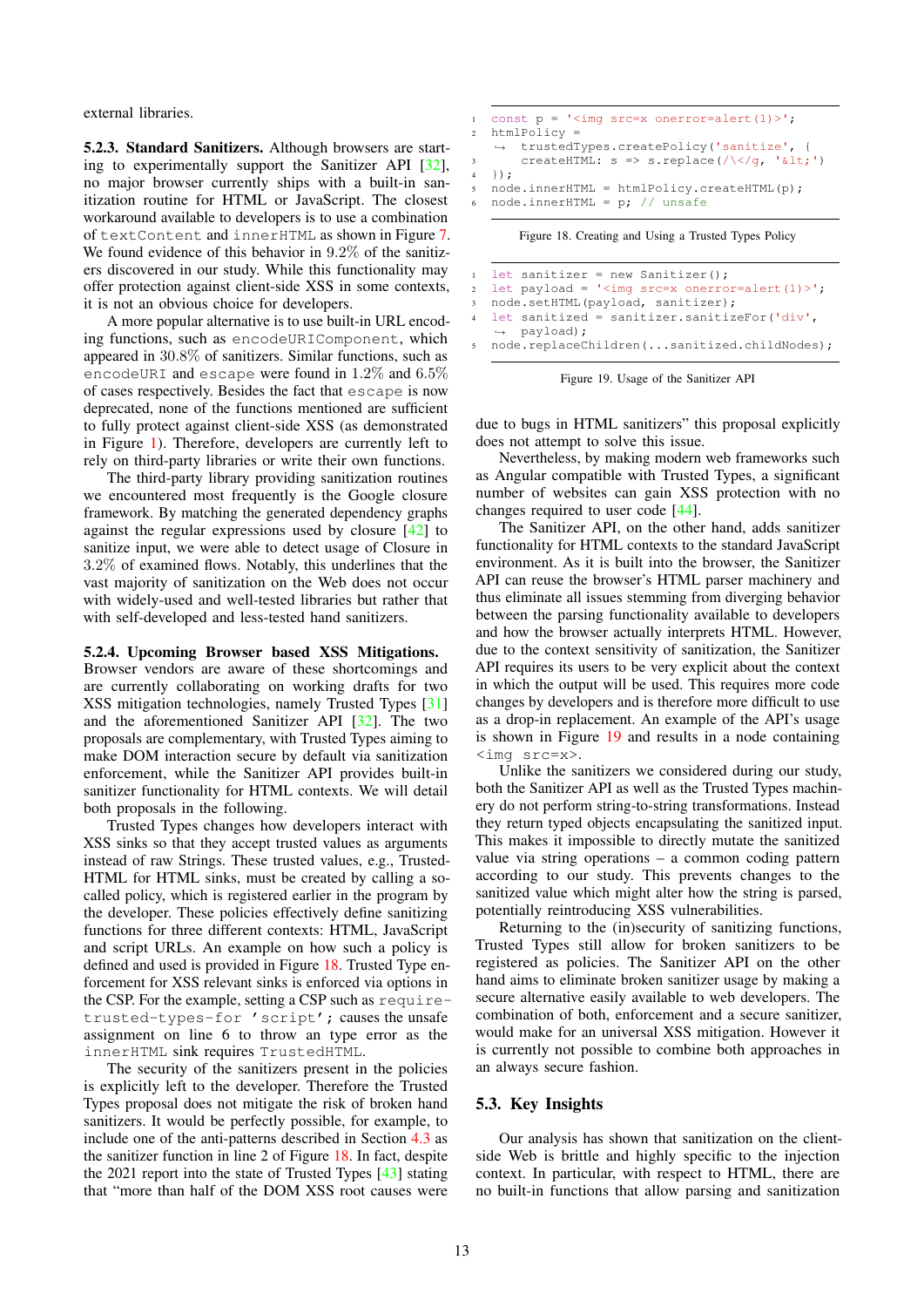of HTML. Hence, as observed in Section [4.3,](#page-9-0) developers use methods that are unfit, such as blocklisting certain keywords (such as alert) or relying on regular expressions to parse HTML. This is not only infeasible given that HTML is a context-free language, which can therefore not be represented through regular expressions in its entirety. Second, browsers are error-tolerant, leading to attack classes such as mutation-based XSS [\[45\]](#page-14-38), rendering regular expression parsing dangerous [\[10\]](#page-14-3).

For JavaScript sinks, developers also often rely on built-in functionality that actually serves different purposes (namely URL encoding). We found several instances where developers relied on built-in functions which are unfit for the purpose (i.e., encodeURIComponent, escape and encodeURI) depending on the surrounding context. And even in cases where this "sanitization" was sufficient, subtle changes to the surrounding code, e.g., swapping double-quoted attributes to single quotes, could render the "protection" useless. Despite their shortcomings, these operations are frequently used.

Moreover, developers seem to misunderstand the intricacies of certain constructs, most prominently the replace functionality. The behavior of the replace operation differs between three cases: 1) a string literal is used as the needle, 2) a regular expression is used as the needle, and 3) a regular expression with the global flag is used. Contrary to other programming languages (such as Python, PHP, or Java), if invoked with a string, the default behavior of replace is to only replace the first occurrence of the pattern. The same applies to the case with a regular expression (without the global flag). This leads to sanitization attempts such as the one shown in Figure [11.](#page-9-1)

Finally, attempts at complex solutions are often destined to fail. Generally speaking, it is possible to write a secure sanitizer using regular expressions (as is done in the Closure compiler). Their promising approach is not to attempt to parse the structure of the input at all. Purely encoding the characters described in Table [1](#page-2-0) is sufficient to write a secure sanitizer. This may, in turn, have an impact on functionality (e.g., because parts of a URL are encoded and the server misunderstands them), but such encoding is secure.

#### 5.4. Calls to Action

Our results highlight the fact that developers are often forced to rely on unsuitable constructs for sanitization and regularly lack knowledge about the intricacies of JavaScript (such as the replace behavior) and the specifics of potential XSS payloads (e.g., forgetting to remove if rame tags in a sanitizer). All of these aspects highlight the need for browsers to include support for input sanitization. Such built-in support would also benefit from automatic updates, as even for a well-maintained project like DOMPurify, new bypasses are found regularly. Furthermore, ECMA should consider updating the specification for built-in functions such as replace to align them with other programming languages developers might be familiar with, e.g., by changing the semantics of replace to replaceAll and making replaceOnce explicit.

# 6. Conclusion

In this paper, we studied the prevalence and security properties of sanitization routines which aim to protect against client-side XSS in the wild. To this end, we first built a crawling framework to collect taint flows and operation traces during page execution. Based on these traces, we then automatically classified certain flows as having passed through a sanitizer and extracted the operation slices from the taint flow for further analysis. To automatically reason about the (in)security of sanitizers, we then developed *SemAttack*, an automaton-based approach which is able to determine the complete set of outputs a given sanitizer can produce. If a potentially dangerous output is detected, *SemAttack* was able to automatically transform the exploit payload such that the actual payload survives sanitization attempts.

Using these techniques we detected 705 different sanitization routines on 1,415 domains out of the top 20,000 most popular websites. Our analysis classified 88 sanitizers as insecure for the injection context they were used in, and in 40 cases we were able to generate sanitizer-bypassing exploit payloads which successfully triggered JavaScript execution. We found that vulnerable sanitizers are present across the entire range of website rankings considered in the study and that sanitizers written by website developers are more likely to be vulnerable than those included from third-party domains.

Our findings highlight the lack of intuitive and appropriate tools available to JavaScript developers to write generic and secure sanitizers. This confirms the urgent need for a standardized sanitization API available directly in the browser. We thus encourage browser vendors to adopt the currently proposed draft for such an API [\[32\]](#page-14-25).

# Acknowledgments

We gratefully acknowledge funding by the Deutsche Forschungsgemeinschaft (DFG, German Research Foundation) under Germany's Excellence Strategy - EXC 2092 CASA - 390781972. This work has also received funding from the European Union's Horizon 2020 research and innovation programme under project TESTABLE, grant agreement No 101019206.

# References

- <span id="page-13-0"></span>[1] OWASP Foundation Inc, "OWASP Top 10 – 2013 – The Ten Most Critical Web Application Security Risks," [https://owasp.](https://owasp.org/www-pdf-archive/OWASP_Top_10_-_2013.pdf) [org/www-pdf-archive/OWASP](https://owasp.org/www-pdf-archive/OWASP_Top_10_-_2013.pdf)\_Top\_10\_-\_2013.pdf, 2013, accessed: 16.09.2021.
- <span id="page-13-1"></span>[2] ——, "OWASP Top 10 – 2017 – The Ten Most Critical Web Application Security Risks," [https://www.owasp.org/index.php/Category:](https://www.owasp.org/index.php/Category:OWASP_Top_Ten_Project) [OWASP](https://www.owasp.org/index.php/Category:OWASP_Top_Ten_Project) Top Ten Project, 2017, accessed: 23.07.2021.
- <span id="page-13-2"></span>[3] ——, "OWASP Top 10 – 2021," [https://owasp.org/Top10/,](https://owasp.org/Top10/) 2021, accessed: 16.09.2021.
- <span id="page-13-3"></span>[4] A. Klein, "DOM Based Cross Site Scripting or XSS of the Third Kind," *Web Application Security Consortium, Articles*, 2005.
- <span id="page-13-4"></span>[5] S. Lekies, B. Stock, and M. Johns, "25 Million Flows Later: Largescale Detection of DOM-based XSS." in *ACM CCS*, 2013.
- <span id="page-13-5"></span>[6] W. Melicher, A. Das, M. Sharif, L. Bauer, and L. Jia, "Riding out DOMsday: Towards Detecting and Preventing DOM Cross-Site Scripting." in *NDSS*, 2018.